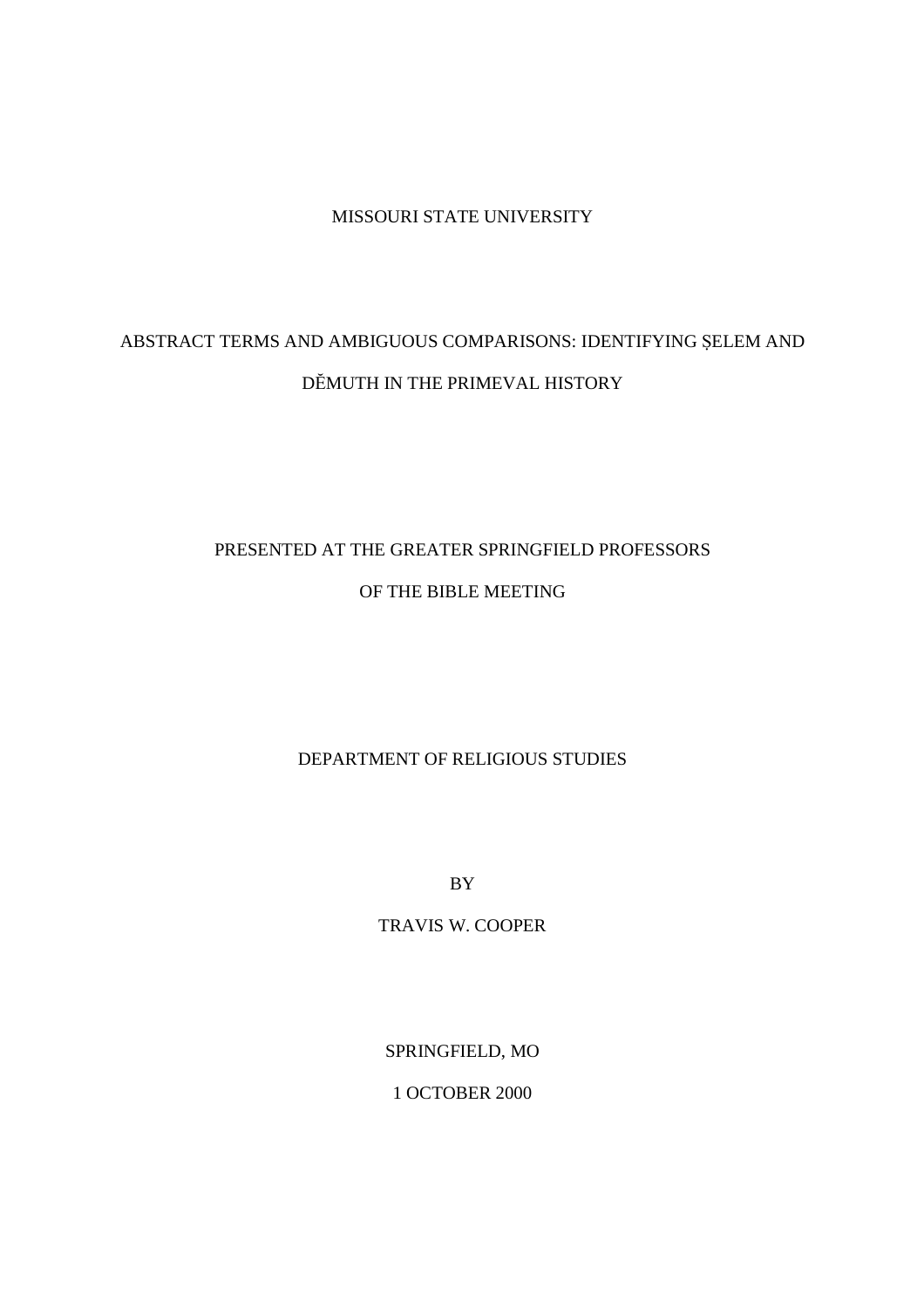### INTRODUCTION

Historically, an intense point of theological and interpretive contention $<sup>1</sup>$  has revolved</sup> around two short verses, Gen 1:26-27. The passage reads:

Then God said, "Let us make man in our image, after our likeness; and let them have dominion over the fish of the sea, and over the birds of the air, and over the cattle, and over all the earth, and over every creeping thing that creeps upon the earth." So God created man in his own image, in the image of God he created him; male and female he created them.<sup>2</sup>

The passage is embedded in obscurity and abstraction, with little explanation or description detailed. It is likely that the passage would have stimulated cognitive triggers in the mind of the emic audience for whom the passage was originally intended, $3$  however, modern interpreters are left to fend for themselves. When at one time particular words would have brought forth clear mental pictures in the reader's mind, the modern exegete is left with blanks. The passage begs several pressing questions: What is inferred by "image" and the similar term "likeness"? To whom is God speaking when he says "Let *us*…"? Theologically, what does it mean to be created in God's image?<sup>4</sup> The word "image" (*ṣelem*) is utilized several other times in the Primeval History<sup>5</sup> including Gen 5:1-3 and 9:6. In this paper, I intend to investigate the biblical writer's use of *ṣelem* in the Primeval History in order to shed light on the inferred meaning and reception of that meaning by the emic audience. I contend that the biblical text is relatively silent on the

<sup>&</sup>lt;sup>1</sup> Nahum M. Sarna, as late as 1966, notes that "The phrase 'in the image of God' is a difficult one and its origin and exact import have not been satisfactorily explained." Nahum M. Sarna, *Understanding Genesis: The Heritage of Biblical Israel* (New York: Schocken Books, 1966), 15.

 $2^{2}$  Biblical quotations come from the Revised Standard Version (RSV), unless stated otherwise.

<sup>&</sup>lt;sup>3</sup> For the purposes of this paper, the terms "emic" audience and "original" audience refer to the same concept and are used interchangeably.

<sup>&</sup>lt;sup>4</sup> At this point I must clarify my intentions. I will not attempt to develop a theological study of *ṣelem*/*dĕmuth* in the Primeval History; to do so is beyond the scope of this paper. Several quality studies exist in this manner, including Walther Eichrodt, *Theology of the Old Testament* (Vol. 2; Philadelphia: Westminster Press, 1967); William Dyrness, *Themes in Old Testament Theology* (Downers Grove: InterVarsity Press, 1979); and Anthony A. Hoekema, *Created* in *God's Image* (Grand Rapids: William B. Eerdmans Publishing Company, 1986).

At the same time, however, I cannot diminish importance of theological scholarship: the Hebrew Bible is a *religious* text for both Christians and Jews and thus theological studies are both warranted and necessary at times. For this reason, I will briefly address the theological implications brought forth as the results of my research at the end of the paper.

<sup>5</sup> Genesis 1-11:26.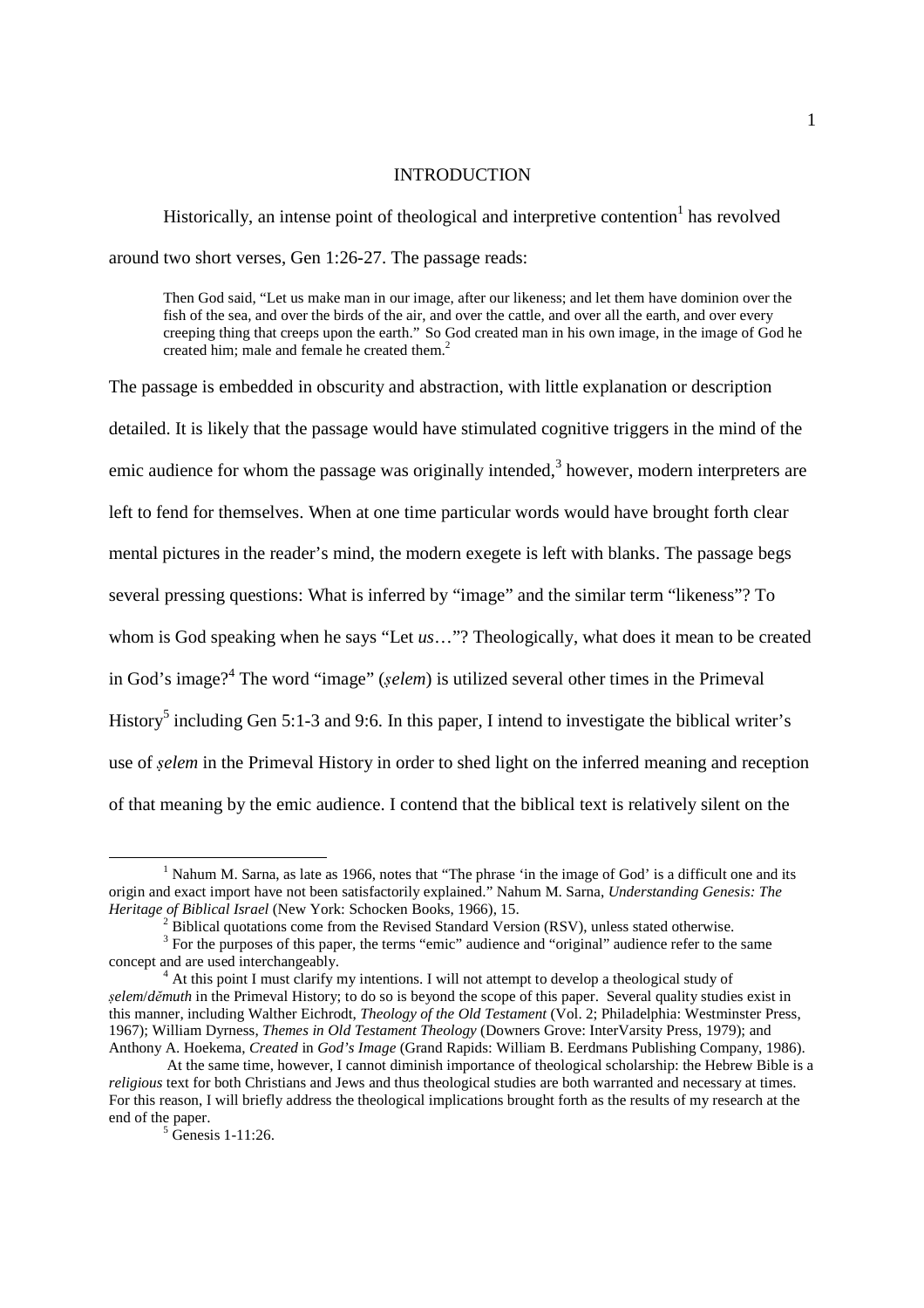issue and propose that an understanding of the writer's intent is discernable only through a survey of neighboring Ancient Near Eastern (ANE) peoples' employment of the term.

## ṢELEM IN THE PRIMEVAL HISTORY

## **Genesis 1:26-27**

In Gen 1:26 the implied author<sup>6</sup> expounds on the creation of humankind in contrast to his previous creations of all sorts of life (vv. 3-25). There is a sharp distinction in detail between the descriptions given for all other created life to that given for humankind. After listing a portion of God's created animals the implied author states "And God saw that it was good" ( אלהים כי-טוב -God's created animals the implied author states "And God saw that it was good" וירא). The subsequent phrase, "And/then God said" (ואמר אלהים), is the eighth member of a set of announcements delineating the steps of God's creative acts (vv. 3, 6, 9, 11, 14, 20, 24, 26, 29) and marks the last (and arguably, most important) act of creation: the creating of the human beings. Claus Westermann movingly describes the rhythm and movement of the passage:

The first chapter of the Bible strikes one who reads it for the first time like a mysterious song, like a festal celebration—one could almost say, like a heavenly liturgy. With a solemn, ponderous rhythm the same phrases keep reappearing throughout the entire chapter. It affects one as a litany. The great rhythm which

<sup>&</sup>lt;sup>6</sup> Generally, there are two main theoretical camps concerned with the authorship of this portion of the book of Genesis. On the conservative side, the passage is attributed to Moses (some allow for post-Mosaic adaptations), along with most of the rest of the Pentateuch. For a fairly convincing form of this argument see Bruce K. Waltke, *Genesis* (Grand Rapids: Zondervan, 2001), 21-9. In the other direction, critical scholars have built on the work of Hermann Hupfeld and Documentary Hypothesis by ascribing the text to the "Priestly Writer," more commonly known as "P." This writer was concerned with sacred institutions and cultic laws, but most important s/he was concerned with "the origins of the people of God . . . [and] the creation of the world" (Richard N. Soulen and R. Kendall Soulen, *Handbook of Biblical Criticism* [Louisville: Westminster John Knox, 2001], 127). For all practical purposes, the intent of the Priestly Writer was etiological: s/he attempted to establish a history of beginnings and origins for his or her people.

The term "implied author" has been chosen primarily with the intention of avoiding the complexity surrounding authorship issues. Both sides make plausible arguments, and I find it hard to rule one or the other completely out. For this reason, the "implied author," as defined by W. Randolph Tate as "a literary entity who is found only within or constructed from a text," will allow me to avoid citing "Moses" or "P Writer" directly. Tate defines this entity further: "The implied author is not the same as the real author but is only a partial and incomplete reflection of the real author" (W. Randolph Tate, *Interpreting the Bible: A Handbook of Terms and Methods*  [Peabody, Mass.: Hendrickson Publishers, 2006], 176. By implementing the term "implied author," it gives the writer of this paper a mutual understanding with the reader(s) concerning authorship. To put it simply, the verdict is still out. Terminology such as "implied author" or "biblical writer" will be used synonymously.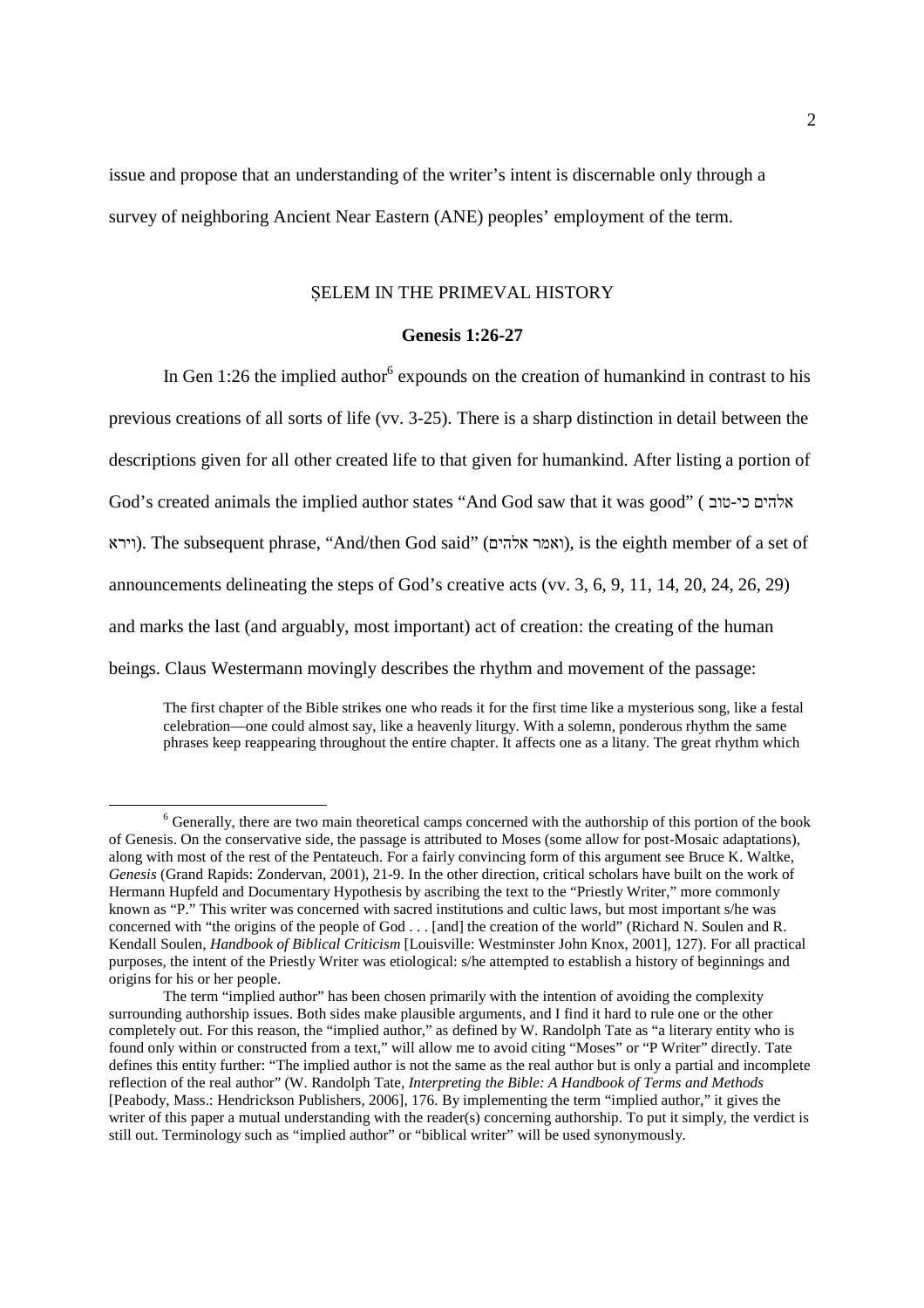governs the chapter has the character of a tremendous monotone, comparable to the monotonous breaking of the sea on the shore . . . . A basic rhythm, common to all the acts, controls the presentation of each.<sup>7</sup> He goes on to describe the separate movements within the overall rhythm as made up of several elements: an *announcement* ("And God said"), *command* ("Let there be..."), *report* ("And it was so."), *evaluation* ("And God saw that it was good."), and finally, *temporal framework* ("And there was evening, and there was morning, the . . . day.").

 The passage in focus is part of the "first creation narrative" as opposed to the "second" dictated in Gen  $2<sup>8</sup>$  As the last creative act in a series of events, the making of the humans undoubtedly draws emphasis and anchors its importance in the mind of the reader. In fact, it is this portion of the creation litany that serves as the climax.<sup>9</sup> The use of particular Hebrew words demonstrate this as well: *bara'* ("create") is used for the special creative acts of the last two days, whereas *'asah* ("make/made") is used for the previous days of creation.<sup>10</sup> Where the previous creative acts take up only two or three verses, the forming of humankind takes up five (vv. 26- 30). Special prominence is given to humankind, and both man and woman (v. 27) find themselves at the center of creation, the pinnacle of all God's created beings. It is safe to assume that this exaltation of the human beings above all other creations is tied closely to God's *ṣelem*, as the term itself is located in the first phrase of the subnarrative. No other creation is formed in God's *ṣelem*, and no other creation is described in as much detail. God's *ṣelem* seals the uniqueness of humankind. One final element bolsters the implied author's emphasis on the creation of man, including his relation to the image of God: Gen 1:26-27, complete with its

<sup>7</sup> Claus Westermann, *The Genesis Accounts of Creation* (Philadelphia: Fortress Press, 1964), 6-7.

<sup>&</sup>lt;sup>8</sup> Critical scholars have pointed to discrepancies among the two creation narratives, arguing for the existence of two separate authors or the combination of two separate accounts. Although the argument rests outside of the scope of this paper, it is interesting that the concept of the "image" is completely absent in the second

narrative.<br><sup>9</sup> See Skinner, *A Critical and Exegetical Commentary on Genesis* (ICC; New York: Charles Scribner's Sons, 1910), 30.

<sup>&</sup>lt;sup>10</sup> Verse 1 is the exception (it uses *bara'*), which can be taken as a type of general preview statement of the verses to follow. This, however, does not seem to detract from the emphasis that is placed on days five and six (especially six). See Bruce K. Waltke, *Genesis: A Commentary* (Grand Rapids: Zondervan, 2001), 44-5.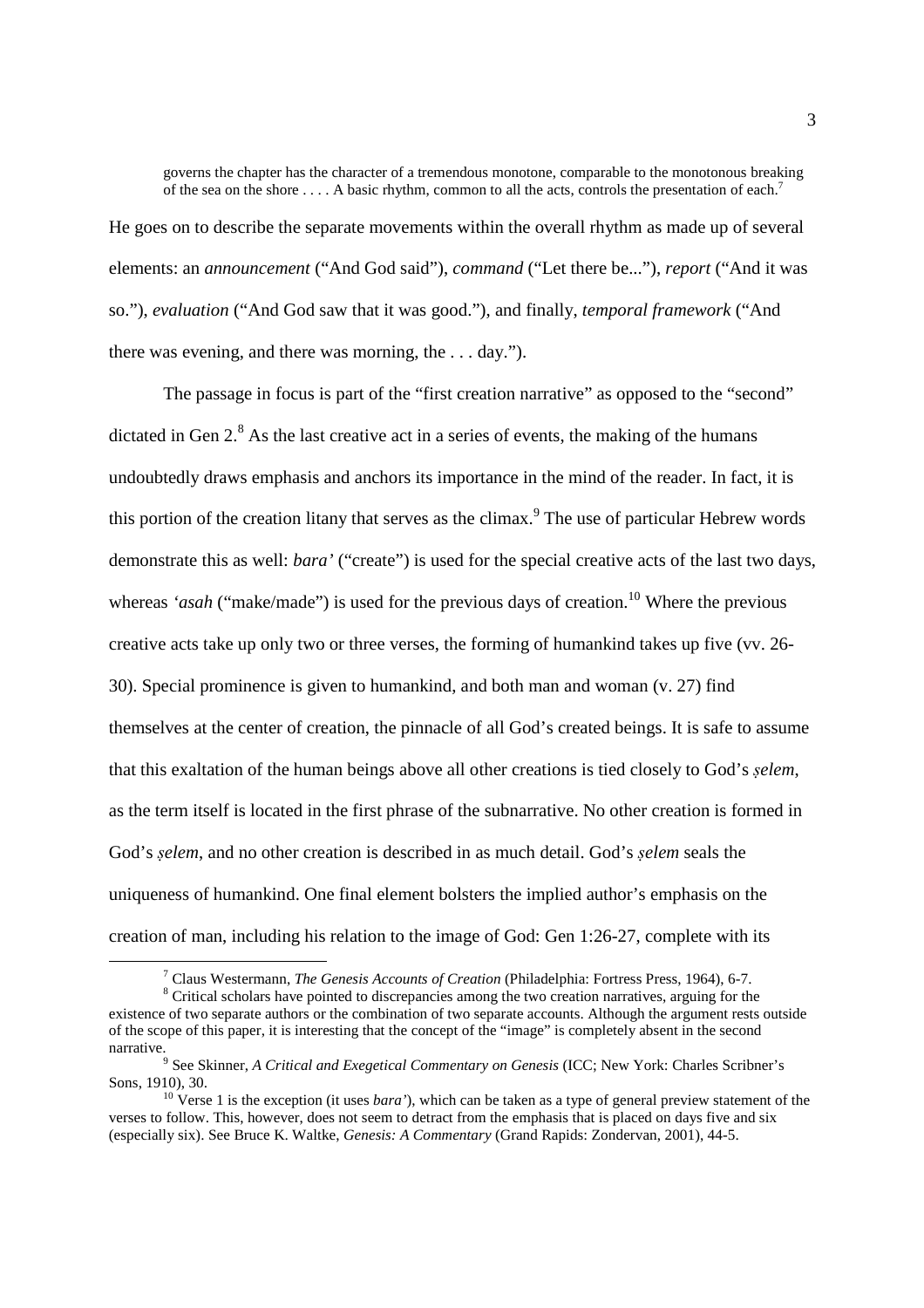reference to the creation of humankind and the *ṣelem* of God, is located in the very center of a chiastic structure.<sup>11</sup> Clearly the biblical writer wished to emphasize not only the creation of the human beings, but also their relationship to God through the *ṣelem*.

## **Genesis 5:1-3**

 Genesis 5 lists the generations from Adam to Noah, the protagonist of the Flood Narrative (Gen 6-9). In the first three verses of the chapter, *dĕmuth* (likeness) is utilized twice by the biblical writer, and *ṣelem* once:

This is the book of the generations of Adam. When God created man, he made him in the likeness [*dĕmuth*] of God. Male and female he created them, and he blessed them and named them Man when they were created. When Adam had lived a hundred and thirty years, he became the father of a son in his own likeness [*dĕmuth*], after his image [*ṣelem*], and named him Seth.

This passage serves as a clear intertextual echo<sup>12</sup> of the primary 1:26-27 text. Here, the order of the term in question is reversed. The uniqueness of this passage, however, is that Adam's son Seth is said to mirror Adam in the way humankind mirrors God. Seth is made in Adam's *ṣelem*/*dĕmuth*, as Adam is made in God's. Although the passage conveys a sense of transference, the ambiguity remains; the inferred meaning behind the terms' uses go without explanation.

### **Genesis 9:6**

The final use of the term in the Primeval History occurs at the end of the Flood narrative

when God blesses Noah and his sons (v. 1) and relates to them the new commands to live by

<sup>11</sup> Hartley, *Genesis* (NIBC 1; Peabody, Mass.: Hendrickson Publishers, 2000), 48.

<sup>&</sup>lt;sup>12</sup> For an interesting explanation of the literary "echo" see G. R. O'Day, "Intertextuality," in *Methods of Biblical Interpretation* (ed. John H. Hayes; Nashville: Abingdon Press, 2004), 155.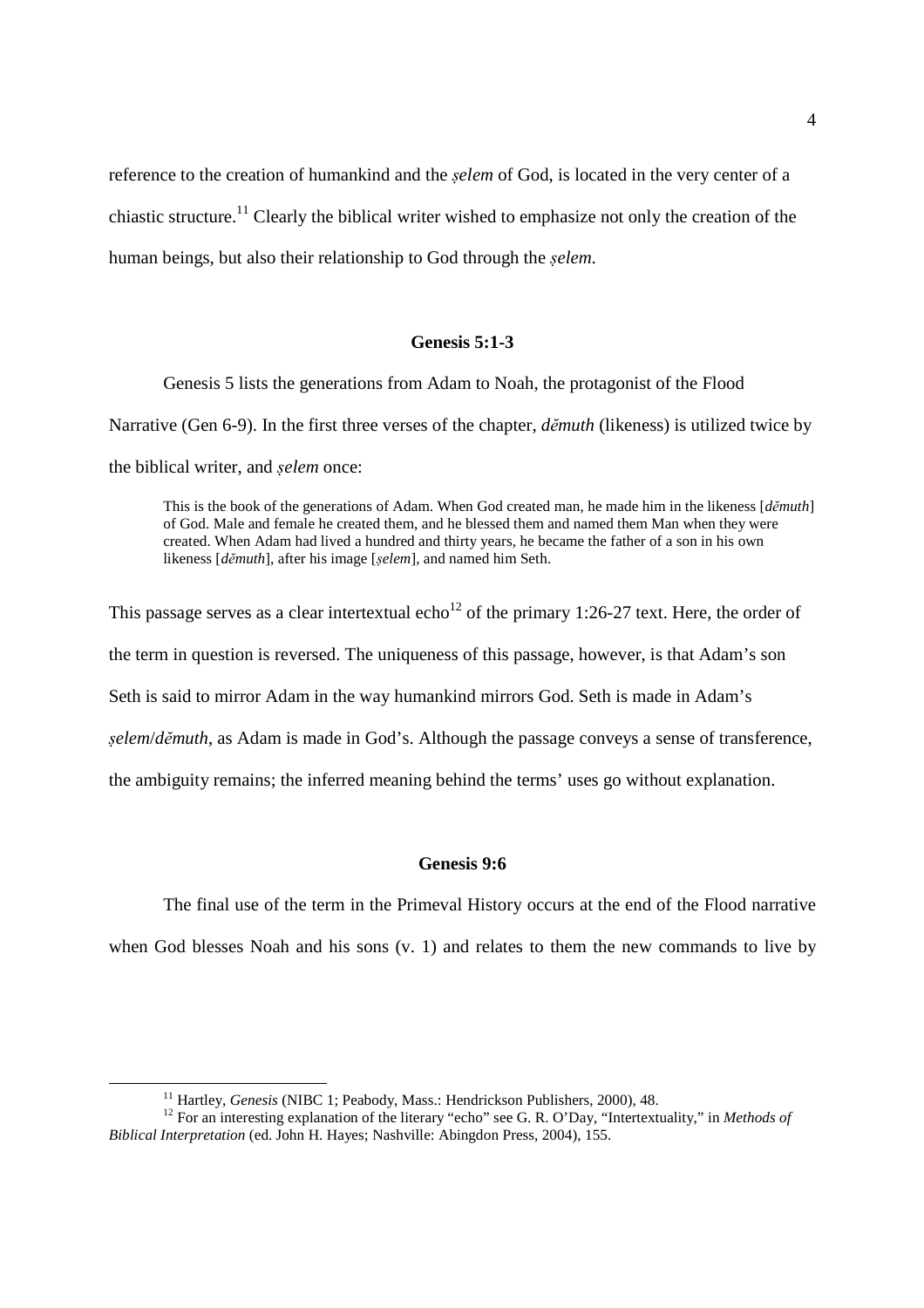concerning food consumption (v. 3-4) and the sanctity of life-blood (vv. 4-5).<sup>13</sup> In v. 6, directly after demanding an account for human life, God states that "Whoever sheds the blood of man, by man shall his blood be shed; for God made man in his own image [*ṣelem*]." Here we see that a prohibition concerning the shedding of the blood of a fellow human being is given. For what reason? Humankind is fashioned in God's *ṣelem*.

#### **Summary**

 Strictly from reviewing the uses of the terms in the biblical text, several important points can be surmised. First, the *ṣelem* places humankind into a position of elevation in creation (1:26- 27). Second, although the terms *ṣelem* and *dĕmuth* appear to be distinct concepts in the first passage, they are used interchangeably in 5:1-3. Lastly, *ṣelem* is important enough that its relationship with the human identity solidifies the sanctity of human life-blood. Although *ṣelem* is never explained and the implied author gives no details, it is a critical concept. Humankind's very identity and purpose as a created being on this earth are wrapped tightly in its position as an "image-bearer" of some sort. Although the Primeval History does not give details concerning the *ṣelem*, perhaps meaning can be found elsewhere in the Hebrew Bible (HB).

## ṢELEM IN THE BROADER HEBREW BIBLE CONTEXT

*Şelem* is used sixteen times total in the HB, but only five times in the Primeval History. It remains to be questioned: How is the term utilized outside of the Primeval History? In a fascinating narrative following the capture of the Ark of the Covenant, the Philistines plan on

<sup>&</sup>lt;sup>13</sup> Additionally, Waltke writes that Gen 8:1-9:2 constitutes a "Re-creation" account, in which the successive creative acts listed in ch. 1 are reflected. In his perception, 9:6 directly reflects 1:26-28, thus explaining the repetition of the *ṣelem* term. See Waltke, *Genesis*, 128-29.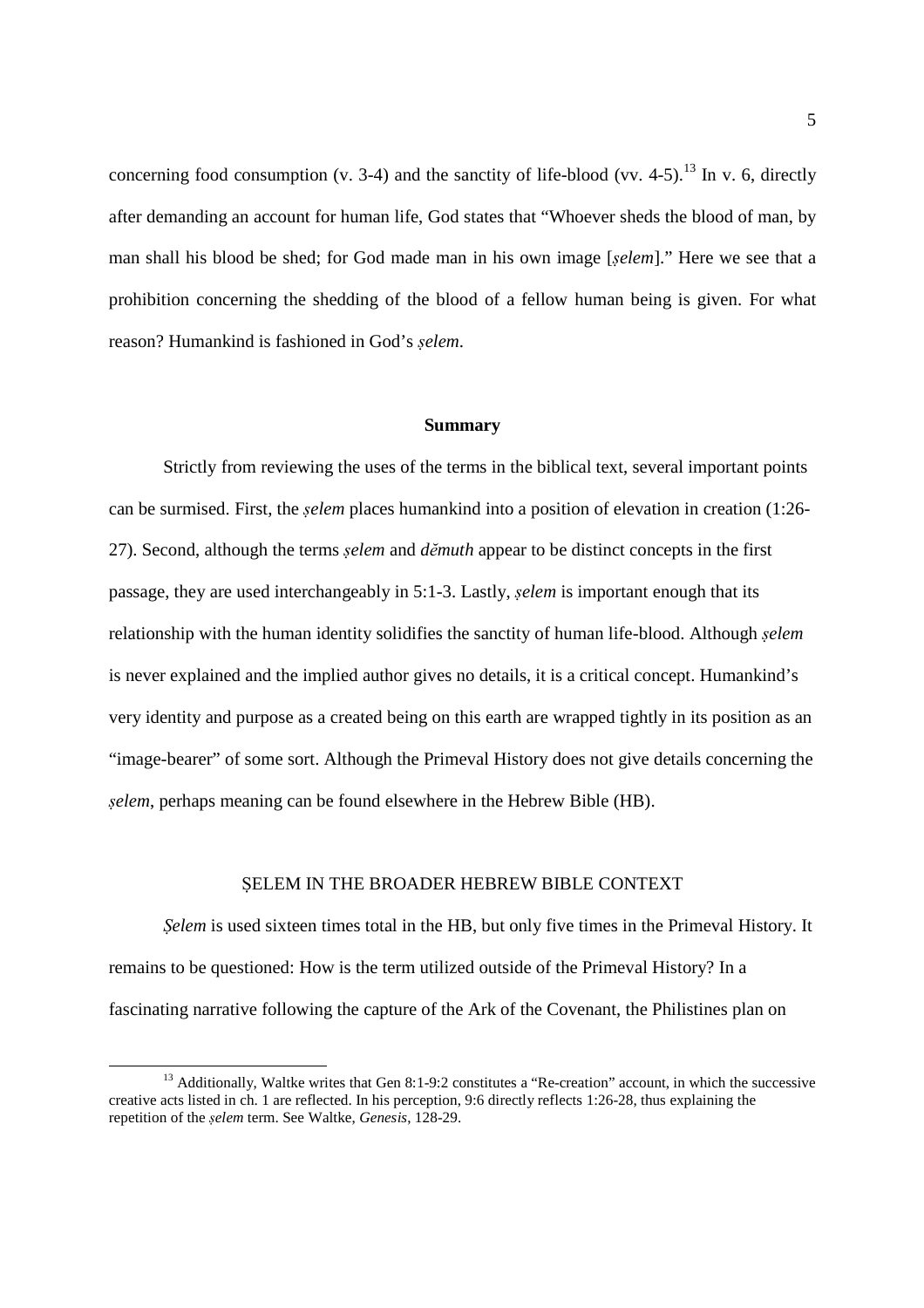sending the Ark back to the Israelites and inquire of "the priests and diviners" who in turn suggest the Ark is sent back in addition to five golden images of both tumors and mice. In this way they hoped that God would "lighten his hand" from upon them and ease their affliction. Although the passages are referentially obscure, the images are surely representational forms:

So you must make images [*ṣelem*] of your tumors and images [*ṣelem*] of your mice that ravage the land, and give glory to the God of Israel; perhaps he will lighten his hand from off you and your gods and your land….And they put the ark of the LORD on the cart, and the box with the golden mice and the images [*şelem*] of their tumors. (1 Sam 6:5, 11)

In 2 Kings 11:18, following the covenant to God made by Jehoiada the priest, the people destroy the temple of Baal. This includes slaying the priest, tearing down the temple, and breaking the altars. Interestingly, the "images" are also broken into pieces. In this passage *ṣelem* is representational of Baal himself ("his altars and his images they broke into pieces"). A parallel passage follows in 2 Chron 23:17.

Then all the people of the land went to the house of Ba'al, and tore it down; his altars and his images [*selem*] they broke in pieces, and they slew Mattan the priest of Ba'al before the altars. And the priest posted watchmen over the house of the LORD. (2 Kgs 11:18)

Then all the people went to the house of Ba'al, and tore it down; his altars and his images [*ṣelem*] they broke in pieces, and they slew Mattan the priest of Ba'al before the altars. (2 Chron 23:17)

In one Psalm, the term is used to demonstrate the "fleetingness" or "frailty" of human life and

existence. Edward M. Curtis argues that it "refers to the insubstantial nature of human life".<sup>14</sup>

Surely man goes about as a shadow [*ṣelem*]! Surely for nought are they in turmoil; man heaps up, and knows not who will gather! (Ps 39:6)

A similar passage follows in which *ṣelem* is used to describe one's chaotic mind upon waking

from a dream:

<u>.</u>

<sup>14</sup> Edward M. Curtis, "Image of God (OT)," *ABD* 3:389.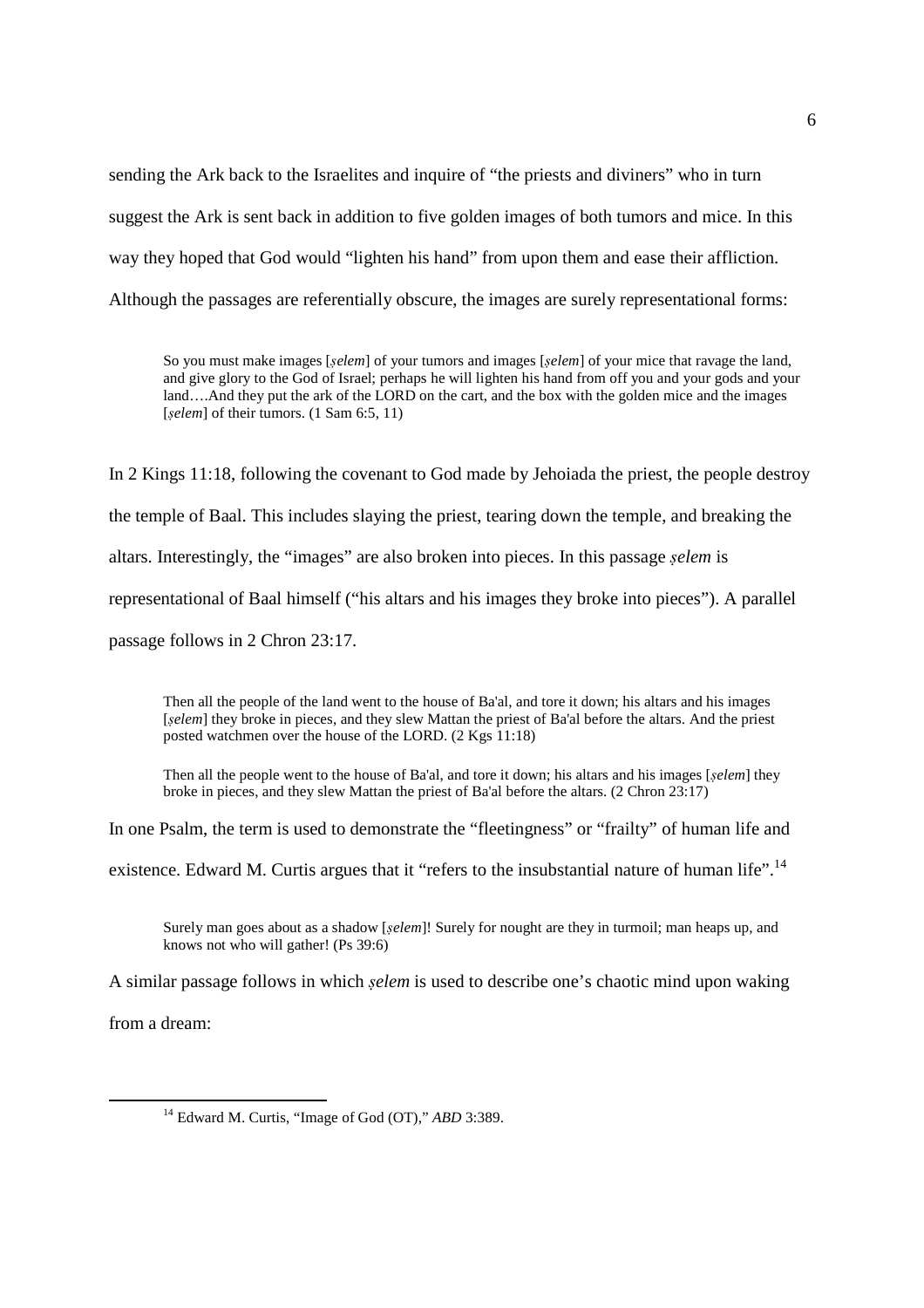They are like a dream when one awakes, on awaking you despise their phantoms [*ṣelem*]. (Ps 73:20) Several other passages make use of the term as well, although in each the word is portrayed ambiguously and without description or detail:

Their beautiful ornament they used for vainglory, and they made their abominable images [*ṣelem*] and their detestable things of it; therefore I will make it an unclean thing to them. (Ezek 7:20)

You also took your fair jewels of my gold and of my silver, which I had given you, and made for yourself images [*ṣelem*] of men, and with them played the harlot… (Ezek 16:17)

But she carried her harlotry further; she saw men portrayed upon the wall, the images [*ṣelem*] of the Chalde'ans portrayed in vermilion… (Ezek 23:14)

You shall take up Sakkuth your king, and Kaiwan your star-god, your images [*ṣelem*], which you made for yourselves. (Amos 5:26)

Although the focus of this paper is the Primeval History, the passages listed above must be taken

into consideration to shed light on the term's broader usage. From the passages, several

meanings/uses can be determined. First, *ṣelem* refers to a representational figure, either two or

three dimensional. These figures represent pagan deities (2 Kgs 11:18; 2 Chron 23:17; Ezek

7:20; Amos 5:26). Second, the *ṣelem* can also refer to men (Ezek 16:17; 23:14; Amos 5:26) or

simple sculpted objects (1 Sam 6:5, 11). Lastly, the term is used in the Psalms to address the

insubstantial part of human life, and in particular a "dream image" of some sort (39:6; 73:20).

This brief survey of HB terminology is helpful when determining the meaning of the word in the

context of the Primeval History and 1:26-27 in particular.

<u>.</u>

## DĔMUTH IN THE HEBREW BIBLE CONTEXT

The term "likeness" (*děmuth*) occurs in twenty-one passages in the HB.<sup>15</sup> Again, because the non-monolithic nature of words and signification, there are multiple uses for this term. A brief survey of the twenty-one passages reveals that in the HB, *dĕmuth* may refer to a pattern,

<sup>15</sup> See Gen 1:26; 5:1, 3; 2 Kgs 16:10; 2 Chron 4:3; Ps 58:4; Isa 13:4; 40:18; Ezek 1:5, 10, 16, 22, 26, 28; 8:2; 10:1, 10, 21, 22; 23:15; Dan 10:16.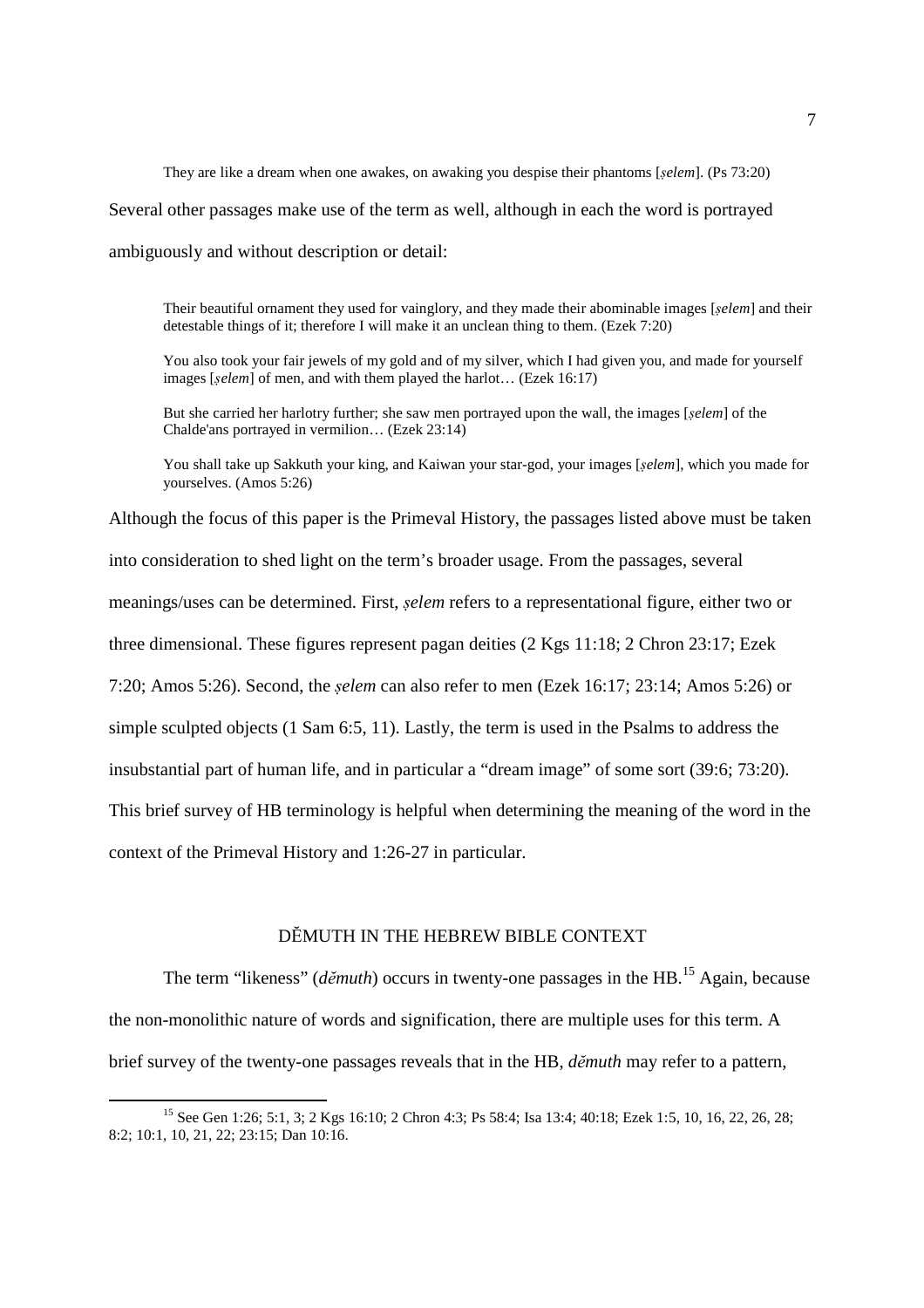plan, or model drawing of an altar (2 Kgs 16:10), representational art forms (2 Chron 4:3), metaphorical links between two objects (Ps 58:4; Isa 13:4), comparisons of form with God (Isa 40:18), and explanation in human language of the experiences of certain Israelite prophets (Ezek 1:5, 10, 16, 22, 26, 28; 8:2; 10:1, 10, 21, 22; 23:15; Dan 10:16).

The words *image* and *likeness* occur in close proximity and are nearly synonymous in denotative meaning to the casual English reader. After closer scrutiny, however, several questions present themselves: Is there a difference between image and likeness because they are stated separately? If so, what does "image" imply in contrast to "likeness"? How are the two compared to one another? What is their relationship? These answers do not come easily; this passage is enveloped in obscurity. The implied author puts forth the two terms without an explanation and leaves it for the reader to make the mental connections to what is being addressed or stated here. The exegete, then, is left to fend for his or herself; the reader must ascertain the meaning behind such abstraction.

 Some theologians in the past have tended to separate the two into distinct categories. Irenaeus, for instance, equated image with humankind's rationality, freedom, and responsibility. Likeness, however, had to do with the spirit which was given to believers, granting them a tripartite existence of body, soul, and spirit, in contrast to unbelievers who had only body and soul.<sup>16</sup> Additional interpretations exist in this manner as well. As alluded to above, I part with such an interpretation. The phrase "in our image, after our likeness" could be a simple case of Hebrew poetic repetition. This would be in keeping with Hebrew literary style and its implementation of repetition and restatement of similar terms used for emphasis. Anthony A.

<sup>16</sup> For excellent reviews of historic interpretation on the image of God, see Anthony A. Hoekema, *Created in God's Image* (Grand Rapids, Mich.: Eerdmans Publishing Company, 1986), especially ch. four (pp. 33-65) and Clines, "The Image of God in Man," *TynBul* 19 (1968): 54-61. Whereas Hoekema's focus is primarily theological, Clines surveys both theological interpretation as well as scholarly research on the subject. Hoekema provides a summary and critique of Irenaeus' views on pp. 33-35.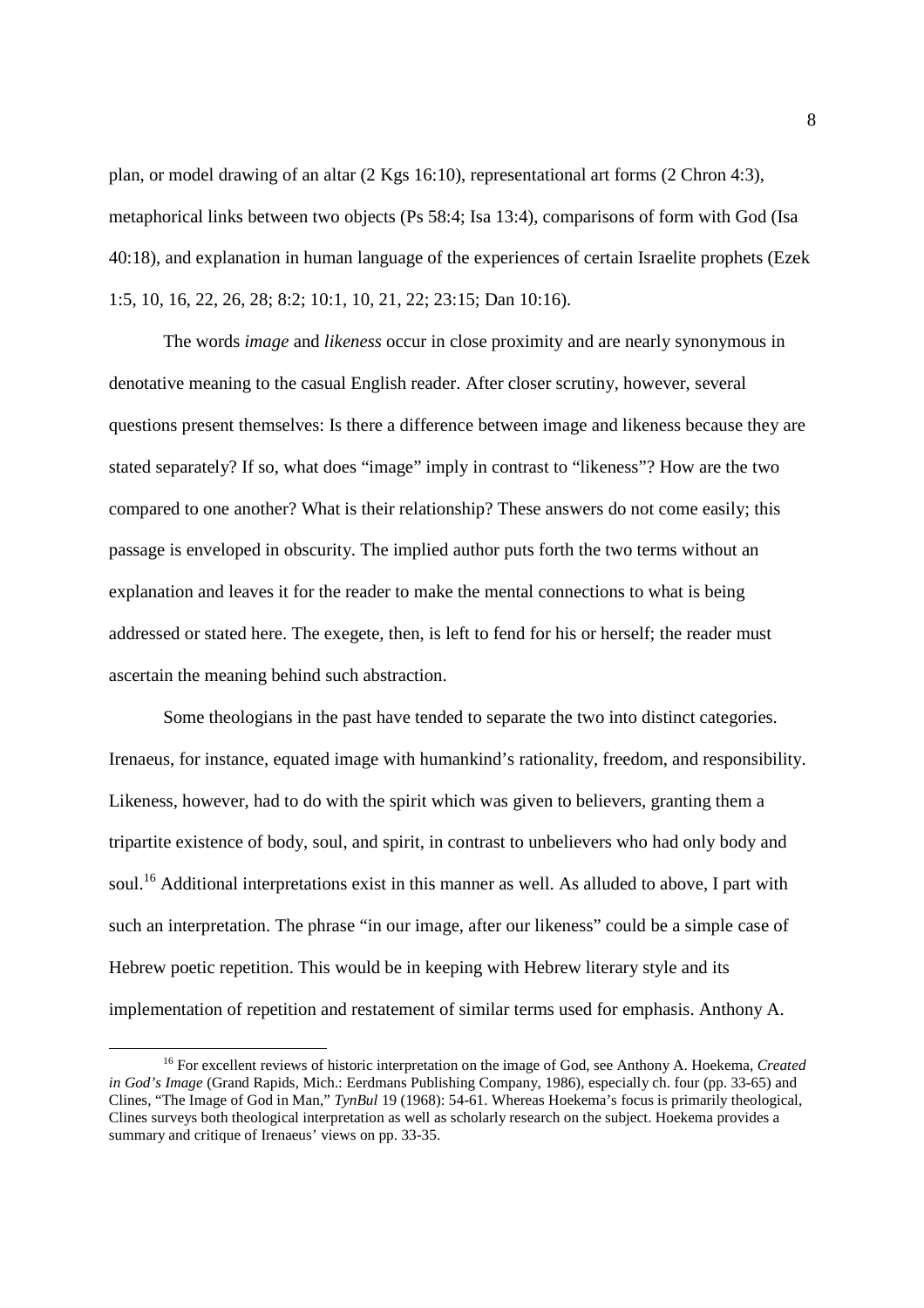#### Hoekema supports this interpretation and writes that

The Hebrew text…makes it clear that there is no essential difference between the two: "after our likeness" is only a different way of saying "in our image." This is borne out by examining the usage of these words in this passage [Gen 1:26] and in the two other passages in Genesis. In Genesis 1:26 both *image* and *likeness* are used; in 1:27 only *image* is used, while in 5:1 only the word *likeness* is used. In 5:3 the two words are used again but this time in a different order: *in his own likeness, after his image*. And again in 9:6 only the word *image* is used. If these words were intended to describe different aspects of the human being, they would not be used as we have seen them used, that is, interchangeably.<sup>17</sup>

Image and likeness, when viewed in this manner, are one and the same. Although some scholars find fault with this interpretation,  $^{18}$  Curtis agrees:

Gen 1:26 introduces the account of humanity's creation with God's statement, "Let us make man in our image (*besalmenu)* according to our likeness (*kidmutenu*)." Gen 5:1 talks about humanity's creation "in the likeness of God" (*bidmut elohim*), and this suggests that the prepositions used with the nouns "image and likeness" are interchangeable in meaning.<sup>19</sup>

It seems, then, that when the phrase is read in the context of the nature of Hebrew literature

(involving repetition, restatement, and emphasis),<sup>20</sup> there is no need to separate out *ṣelem* and

*dĕmuth* into distinct categories bearing differences in meaning.

## INTERPRETIVE DIFFICULTIES

The passages in focus pose several critical problems not only for interpretation/exegesis

but ultimately theology. First, the implied author portrays God's words through first person

plural cohortative forms of speech. This is a controversial form that has reached no easy

conclusions among scholars. Second, the passages at hand bear haunting resemblance to the

cultic prohibition of image-crafting in Israel. Third, the preposition ( $\exists$ ; *beth*) tagged on to the

<sup>17</sup> Hoekema, *Created in God's Image*, 13.

<sup>18</sup> Waltke, *Genesis*, 66. See footnote 51. Waltke insists that "the word *likeness* serves to clearly distinguish God from humans in the biblical worldview" (66). From his theological position, such a conclusion is expected: Waltke does not wish for mankind to position themselves too close to God.

<sup>&</sup>lt;sup>19</sup> Curtis, "Image of God," 389.

<sup>20</sup> Clines states that "We understand the term כדמותנו] *kidemutnu*] 'according to our likeness' to be an amplification and specification of the meaning of the image." Clines, "The Image of God in Man," 90.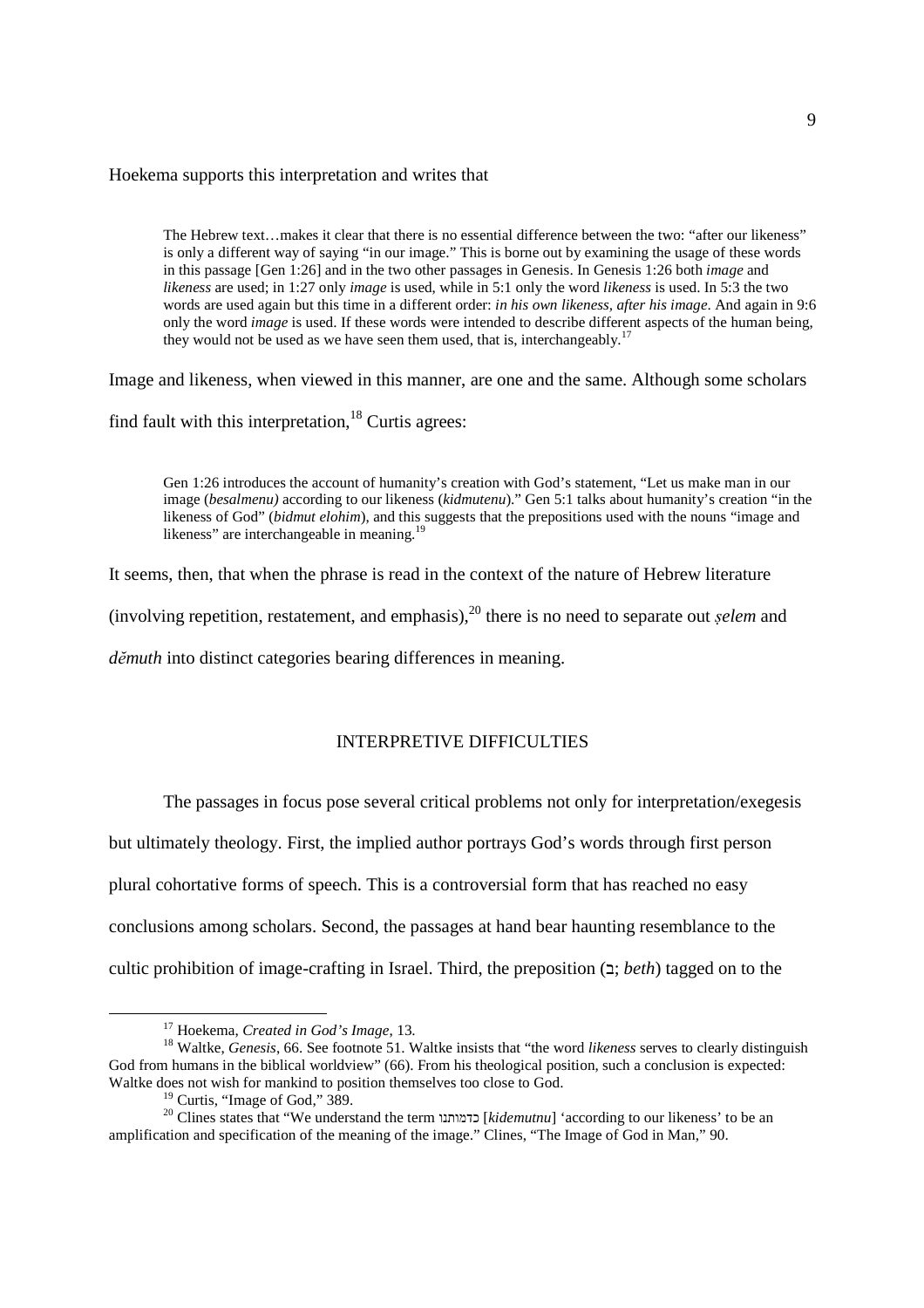image term (צלם ;*ṣelem*) can take one of two uses, influencing the English translation itself. All three of these difficulties are examined below.

## **The Problem of "Let us…"**

Four verses in the HB employ the (divine) first person plural cohortative form besides Gen 1:26-27, and include Gen 3:22; 11:7; and Isa 6:8. As Waltke aptly notes, these references "do not seem to refer to the Trinity."<sup>21</sup> In Gen 3, God says "Behold, the man has become *like one of us*, knowing good and evil; and now, lest he put forth his hand and take also of the tree of life, and eat, and live forever" (emphasis added). The last use of the divine form in the Primeval History is found in 11:7. Here, God surveys the intent of the people settled on the plane of Shinar and decides to take action against them: "Come, *let us* go down, and there confuse their language, that they may not understand one another's speech" (emphasis added).<sup>22</sup> The oftquoted Isa 6:8 uses similar terminology: "And I heard the voice of the Lord saying, 'Whom shall I send, and *who will go for us*?'" (emphasis added). Scholars are divided concerning how to interpret this plural language. For Waltke, "God refers to 'us' when human beings are impinging on the heavenly realm and he is deciding their fate."<sup>23</sup> In this way, God is addressing either the angels or the heavenly court.<sup>24</sup> Derek Kidner mentions that the divine plurality may refer to the "sons of God" or "gods" (*elohim*) but is hesitant that this interpretation may contradict Isa 40:13- 14: "Who has directed the Spirit of the LORD, or as his counselor has instructed him? Whom did he consult for his enlightenment, and who taught him the path of justice, and taught him

<sup>21</sup> Bruce K. Waltke, *Genesis*, 64.

<sup>&</sup>lt;sup>22</sup> For a convincing interpretation of this passage and its relation to the Creation narrative, see John T. Strong, "Shattering the Image of God: A Response to Theodore Hiebert's Interpretation of the Story of the Tower of Babel," *JBL* 127 (2008): 625-34.

<sup>23</sup> Waltke, *Genesis*, 64.

<sup>&</sup>lt;sup>24</sup> See 1 Kgs 22:19-22; Job1:6; 2:1; 38:7; Ps 29:1-3; 89:5-6; Isa 6:8; 40:1-6; Dan 10:12-13. Ibid., 64.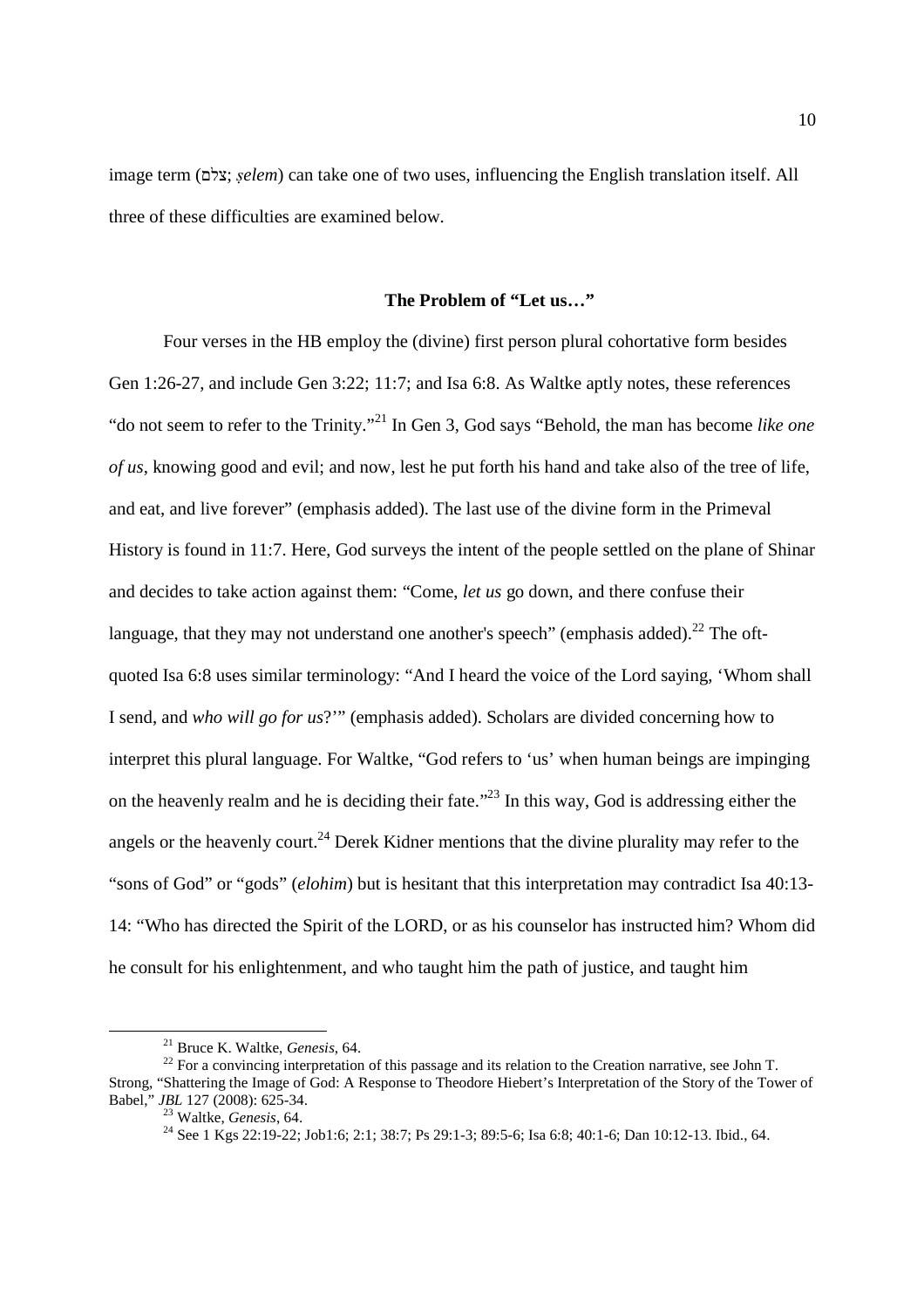knowledge, and showed him the way of understanding?" He in turn limits "us" to "plural of fullness," evidenced by the plural identity of the word *elohim*. 25

Other interpretations are proposed,  $^{26}$  but D. J. A. Clines offers a convincing argument for the referential identity of the divine plurality. He dismisses the interpretations listed above, and also argues against a new possibility, that "let us" may be "an unassimilated fragment of myth." Clines is convinced that the phrase is purely intentional on behalf of the implied author, and quotes theologian Gerhard von Rad to solidify his argument:

Nothing is here by chance; everything must be considered carefully, deliberately, and precisely. It is false, therefore, to reckon here [Gen 1] even occasionally with archaic and half-mythological rudiments. . . . What is said here is intended to hold true entirely and exactly as it stands.<sup>2</sup>

For Clines, the plurality remains a difficult (if not unsolvable) issue.<sup>28</sup> In the end, he proposes that the best interpretation involves a "duality within the Godhead" in which God addresses his partner or Spirit, attested elsewhere in the HB (Job 33:4; Ps 104:30; Ezek 37). Both Yahweh (יהוה (and the Spirit of God (אל-רוח (fit neatly under the plural designation of the title *elohim*  .(אלהים)

### **Biblical Prohibition of Images**

 There is a strong hesitancy surrounding image-crafting in ancient Israelite society. The Decalogue in Exodus 20:4-5 seems to abolish not only the worship of images in Israel, but also the crafting of them:

<sup>25</sup> Derek Kidner, *Genesis* (Downer's Grove: Inter-Varsity Press, 1967), 51-2.

<sup>&</sup>lt;sup>26</sup> John E. Hartley lists a wide range of interpretive possibilities. Other than the abovementioned interpretations, several other possibilities exist: 1) God is consulting Wisdom personified (see Prov 8:22-31). 2) The plurality may be "a polite manner of self-expression." 3) It may refer to a certain "majesty" (see Gen 11:7; Isa 6:8). 4) It is a self-address in the form of an ancient literary type. Hartley, *Genesis*, 52-3. For a similar listing, see Clines, "The Image of God in Man," 63-9.

<sup>27</sup> Ibid., 64.

<sup>&</sup>lt;sup>28</sup> "It is only because other solutions prove so unsatisfactory that we suggest, with some hesitation, an explanation which raises as many problems as it solves, but nevertheless seems no worse than the other possibilities, and may furthermore be turned to good account in our exposition of the meaning of the image, as we shall later see." Ibid., 68.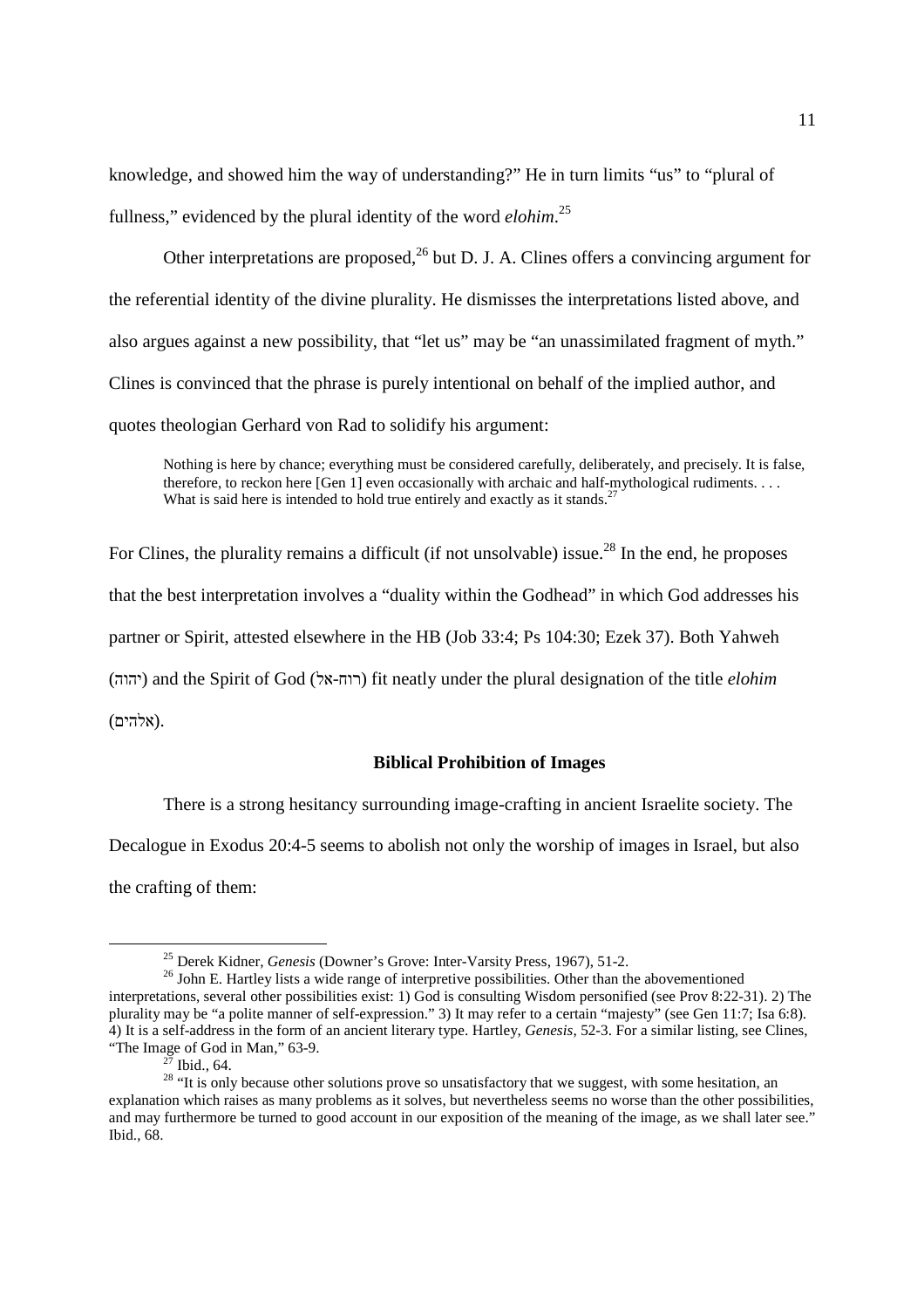You shall not make for yourself a graven image, or any likeness of anything that is in heaven above, or that is in the earth beneath, or that is in the water under the earth; you shall not bow down to them or serve them; for I the LORD your God am a jealous God, visiting the iniquity of the fathers upon the children to the third and the fourth generation of those who hate me.<sup>2</sup>

Theologian Francis Schaeffer argues, however, that regardless of the above passage God intended only to ban the *worship* of representational art (Lev 26:1), not the crafting of it. Referring to the construction of both the Tabernacle and the First Temple, Schaeffer then points to the numerous commands of God to the craftsmen to create a wide variety of representational images.<sup>30</sup> Regardless of Schaeffer's modern interpretation,<sup>31</sup> the Decalogue still appears to contain the abolition of image crafting so it is unexpected that the Primeval History would utilize a word bearing negative connotations. Although the word employed by the writer is *pecel* (פסל), not *ṣelem* (צלם), it is plausible that a negative connotation was shared between the two words.<sup>32</sup> The terms address the same issues. Why would the biblical writer employ a taboo item in his etiology of humankind's origins and purpose? Perhaps, as will be demonstrated below, the controversial wording was chosen purposefully, with the intention of making a particular point.

## *Beth* **of the Norm or** *Beth* **Essentiae?**

Clines divides interpretive renderings of the phrase *beṣelem elohim* (אלהים בצלם";in the image of God") into two distinct categories: the *beth* (בלם)<sup>33</sup> preceding *ṣelem* (צלם) can either be "a

 $29$  See also Jer 10:3-5 and Hos 11:2.

<sup>30</sup> Francis Schaeffer, *Art and the Bible* (Downers Grove: InterVarsity Press, 1973), 11-18.

<sup>&</sup>lt;sup>31</sup> Schaeffer, as a modern philosopher/theologian, writes solely for the sake of Christian living and ethics. His intent is to legitimize the arts (of all forms, but specifically the visual arts), for the Christian. His goal is to prove that one can be a Christian *and* an artist, even with the supposed "prohibition." Yet, one must wonder: Just because Schaeffer can interpret the passages conveniently for modern Christians, was this the true intent of the biblical writer? Did the biblical writer really only intend for Exodus 20:4-5 to address images in regards to idolatry?

 $32$  Curtis writes that "even though this word is not used in the legislation that specifically condemns the use of images, the same negative connotations are almost certainly associated with the word." Curtis, "Image of God (OT)," 390.

<sup>33</sup> Commonly translated into English as "in" or "with."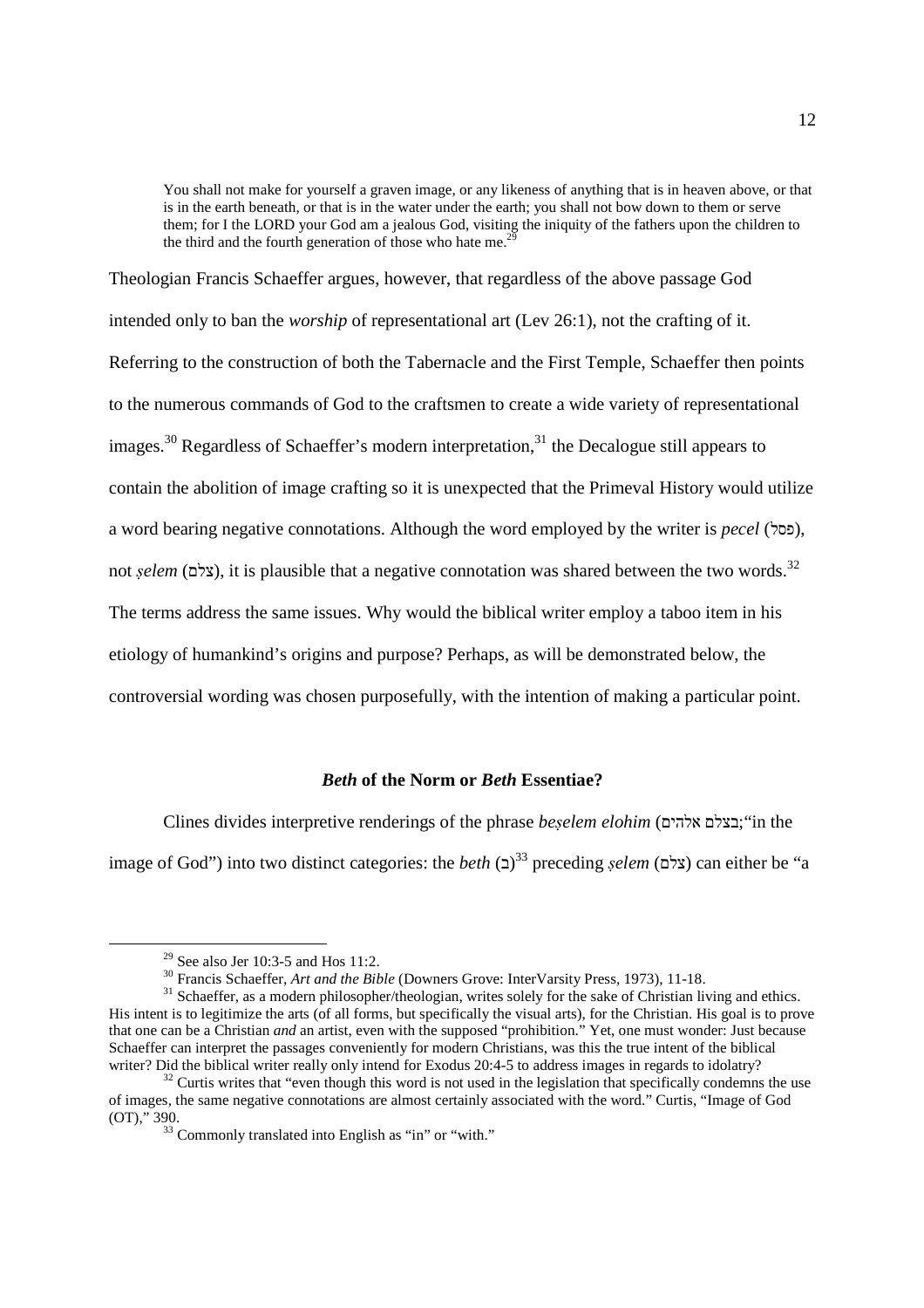*beth* of the norm" or "a *beth* of essence."<sup>34</sup> He argues that the most "natural" meaning for the phrase situates the *beth* as one of the norm, and translates the phrase as "according to the pattern, or model, of our image." This interpretation, however, is further complicated: the "image," in ANE conception, must either be a literal, physical representation or metaphorical comparison having to do with spiritual qualities or character.<sup>35</sup> In summary, Clines denies the "*beth* of the norm" interpretation on several grounds. First, he concludes that the HB conception of God is without any particular form, thus denying the literal interpretation.<sup>36</sup> Second, he demonstrates that *ṣelem* is rarely used metaphorically, and when it is, "the idea of physical shape and form is [still] present."<sup>37</sup> Clines discredits the interpretation of the phrase according to the grammatical rules of the *beth* of norm; it is the *beth* of essence that he finds most plausible.<sup>38</sup> He then works to reinterpret the passage accordingly:

Our conclusion thus is that Genesis 1:26 is to be translated "Let us make man as our image" or "to be our image", and the other references to the image are to be interpreted similarly. Thus we may say that according to Genesis 1 man does not have the image of God, nor is he made *in* the image of God, but is himself the image of God.<sup>39</sup>

Clines' argument is plausible. John T. Strong builds on this line of interpretation, and describes humankind as God's *ṣelem* in terms of stelae set up by a military victor over a newly conquered people or territory.<sup>40</sup> The stelae often bore the image of the conquering king along with his inscribed name. In Strong's opinion—which I find convincing—humankind is that very image. "Humans, as the image of God and the pinnacle of his creating acts, testify to Yahweh as the

<sup>&</sup>lt;sup>34</sup> Clines, "The Image of God in Man," 70, 75.

<sup>35</sup> Ibid., 70.

<sup>&</sup>lt;sup>36</sup> One must take note that this conclusion follows a lengthy discussion of the various anthropomorphic descriptions of God throughout the HB. Clines, quoting H. H. Rowley, emphasizes the fluidness of God's being, and ability to assume any form necessary for a certain task: "In the teaching of the Old Testament God is nowhere conceived of as a essentially of human form. Rather he is conceived of as pure spirit, able to assume a form rather than as having in himself physical form." Ibid., 73.

 $37$  Ibid., 75.

 $38$  For Clines' specific reasons, see pp. 73-75.

 $39$  Ibid., 80.

<sup>40</sup> Strong, "Shattering the Image of God," 625-34.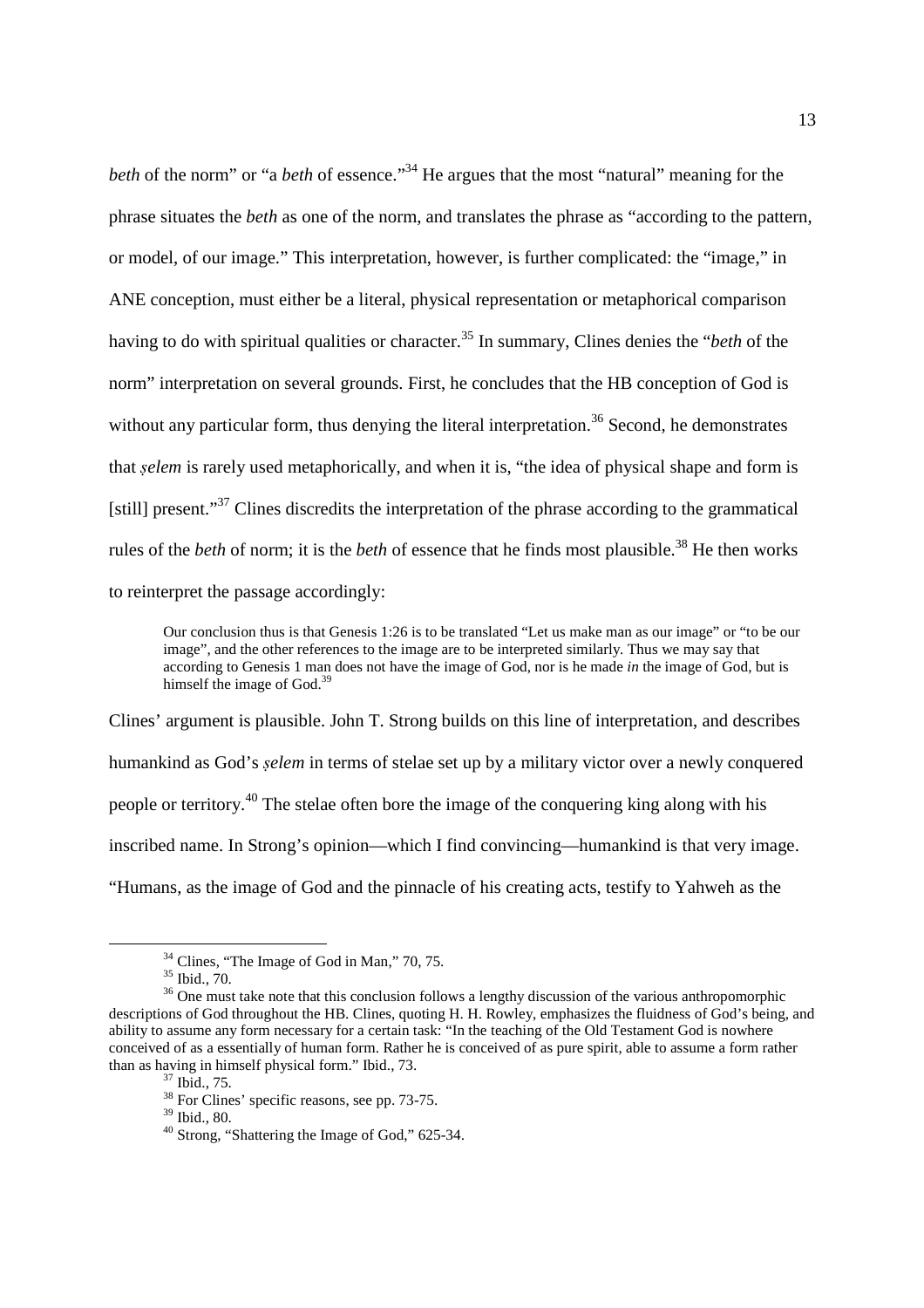God who controls the powers of chaos, and has life-giving power and authority over this

world."<sup>41</sup> After God brought order to the formless void (Gen 1:2), "humankind…was set up after

God's victory and to declare God's dominion in a conquered region."<sup>42</sup> Both Clines and Strong

together create a clear and plausible illustration of the intention of the implied author.

Humankind is God's representative on earth, his declaration of supremacy over all of creation.

<sup>42</sup> Ibid., 631. Strong takes his argument further to conclude that the Tower of Babel narrative, at the end of the Primeval History, describes God as metaphorically "shattering his image" because of humankind's hubris (i.e. scattering the people and multiplying the languages). Whether or not one follows Strong's argument, several important implications are brought up: If the human is God's image, can s/he lose it? Can the image be taken away? Strong obviously argues that it can be and is done in the Babel narrative, only to be reinstated with a particular family, that of the patriarch Abraham (see pp. 633-34). What about the fall in Gen 3? Does humankind "lose" the image at this point? Although the presence and reiteration of the terms in passages to follow the fall (Gen 5:1-3; 9:6) may suggest that this is not the case, scholars and theologians are divided. For a study of this contention, see Hoekema, *Created in God's Image*, 33-65.

A striking parallel between Strong's study of the divinely instituted "shattering of the image" has to do with the "execration texts" found in ancient Egyptian culture and literature. Execration texts were often written on clay figurines (similar to later Latin American voodoo dolls) and then shattered on the ground in order to demonstrate the symbolic destruction of one's enemies. The particular name of the enemy was inscribed on the figurine or object. See William M. Schniedewind, *How the Bible Became a Book: The Textualization of Ancient Israel* (New York: Cambridge University Press, 2004), 27-9. It is difficult to determine whether or not the biblical writer had such a practice in mind. However, as will be demonstrated below, the writer was offering a critique of Egyptian society and religion. The connection between execration texts and the shattering of the image remains plausible but uncertain.

<sup>&</sup>lt;u>.</u> <sup>41</sup> Ibid., 629. "Water chaos" is an important theme in Israel's conceptions of its origins. Sarna effectively demonstrates the notion: "The forces of the watery chaos, variously designated Yam (Sea), Nahar (River), Leviathan (Coiled One), Rahab (Arrogant One) and Tannin (Dragon) were subdued by God [Isa 27:1; 51:9-10; Job 26:12-13]. There does not seem to be any unanimity in these accounts about the ultimate fate of these creatures. According to one version, they were utterly destroyed. According to another, the chaotic forces, personalized as monsters, were put under restraint [Ps 104:9; Prov 8:27; Job 26:10; 38:8-11]. It must be remembered, however, that this combat myth, once fully developed, appears in a very attenuated and fragmentary form in the biblical sources and the several allusions have to be pieced together into some kind of coherent unity. Nevertheless, there is ample witness to the fact that the myths to which these allusions refer found literary expression in ancient Israel and were sufficiently well known to be used as reference points in literary compositions." *Sarna*, *Understanding Genesis*, 2, 33. For possible parallels of the biblical creation narrative to pagan "cosmic battles," see pp. 21-3.

Concerning the ANE chaos myth and its influences on the Primeval History, Victor Harold Matthews and Don C. Benjamin write that "Originally, the Hebrews celebrated Yahweh as the Divine Warrior whose armies, commanded by Moses, armed with a staff and the east wind, confront the armies of Egypt commanded by Pharaoh (Exod 15:1-10). However, once the Hebrews began to understand Yahweh as both the deliverer who liberates the Hebrews from slavery and the creator who calls the cosmos from chaos, the cosmological language common in ancient Near Eastern creation stories began to appear in the Bible." Victor Harold Matthews and Don C. Benjamin, *Old Testament Parallels: Laws and Stories from the Ancient Near East* (Harold, NY: Paulist Press, 2007), 11 (see introduction to "Enuma Elish Stories").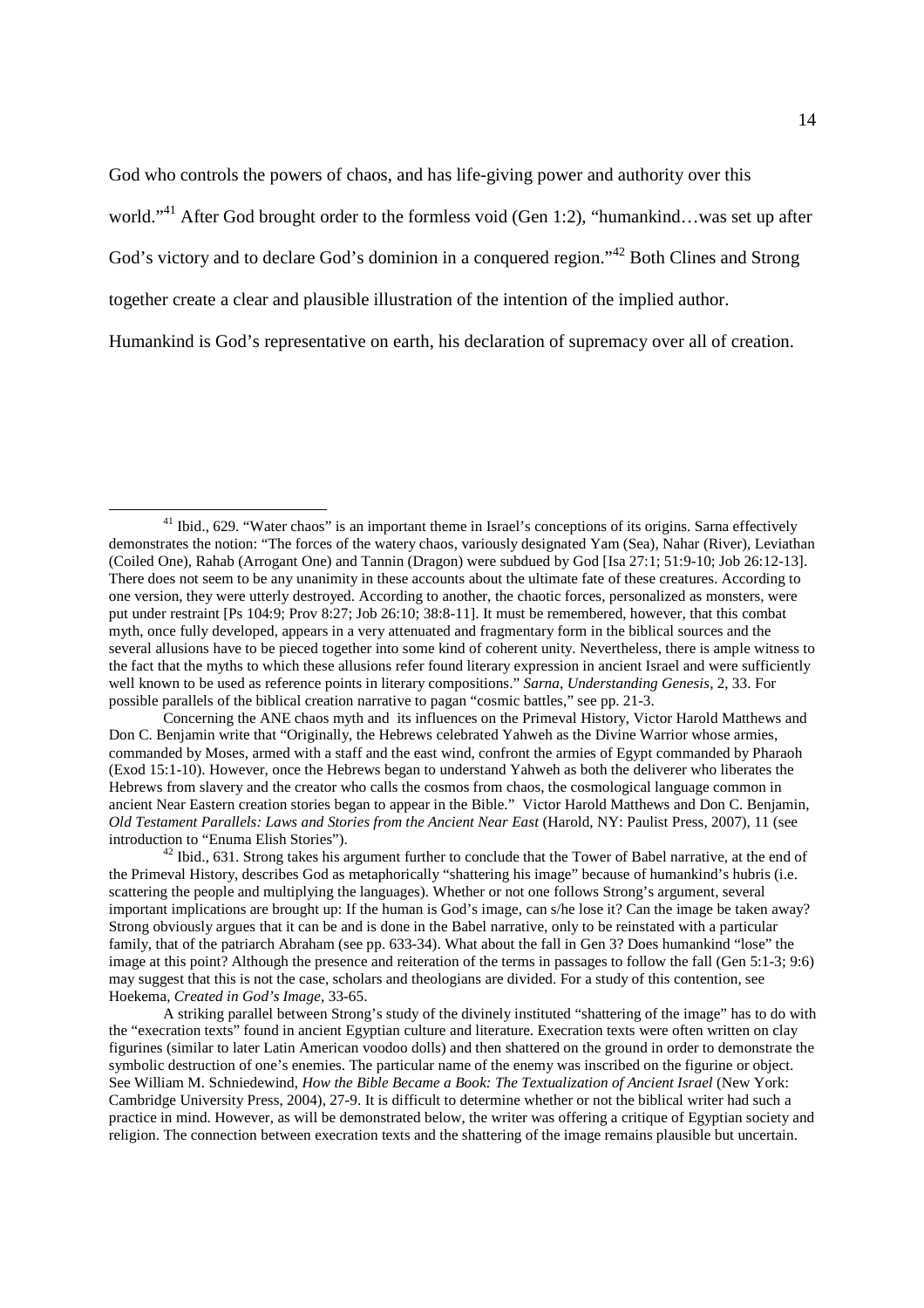#### BRIEF ETYMOLOGY & ANCIENT NEAR EASTERN PARALLELS

 A look at similar words in neighboring languages is particularly important to this study due to the word's obscurity in biblical Hebrew. *Ṣelem* is believed to be a derivative of the root word *slm* from Jewish Aramaic, Palmyrene, and Syriac languages and bears the meaning of "add images" or "to chop off, hew, cut, carve."<sup>43</sup> Other constructs of the word occur variously in Ugaritic, Phonecian, and Arabic languages and refer to likeness, statue, idol, image, form, figure, and semblance.<sup>44</sup> *Şelem* may also be related to the Akkadian *salmu(m)* ("statue, figure, image").<sup>45</sup> Clines summarizes these lingual relationships concisely: "צלם) *ṣelem)* and its cognates in other Semitic languages are used predominantly in a literal sense, of three-dimensional objects which represent gods, men, or other living beings."<sup>46</sup> One plausible theory of origin for the word points to Egypt. Here the pharaoh was described as a particular god's image "because he was believed to be the earthly manifestation of the deity, and thus he functioned on earth exactly as the image functioned in the temple."<sup>47</sup> Numerous points of interaction between Egyptian and Israelite culture are attested to by the biblical text, attesting to the plausibility of this argument.<sup>48</sup> The implications concerning the Egyptian origins of this term and usage will be demonstrated below.

By far one of the most comprehensive studies on "the image" has been done by Clines. In one portion of his study, he compares ANE "image" references to that of the HB. The parallels are compelling. The following quotes are the most pertinent to this study:

The father of the king, my lord, was the very image (*salmu*) of Bel, and the king, my lord, is likewise the

<sup>43</sup> Stendebach, "Selem," *TDOT* 12:386.

<sup>44</sup> Stendebach, "Selem," 12:387.

<sup>45</sup> Ibid., 389. See also D. J. A. Clines, "The Image of God in Man," 74-5.

 $46$  Ibid., 73.

 $^{47}$  Curtis, "Image of God (OT)," 391.

<sup>&</sup>lt;sup>48</sup> Gen 12:10-20; 37:25 – 50 and Exod 1 – 14 are the most pertinent examples.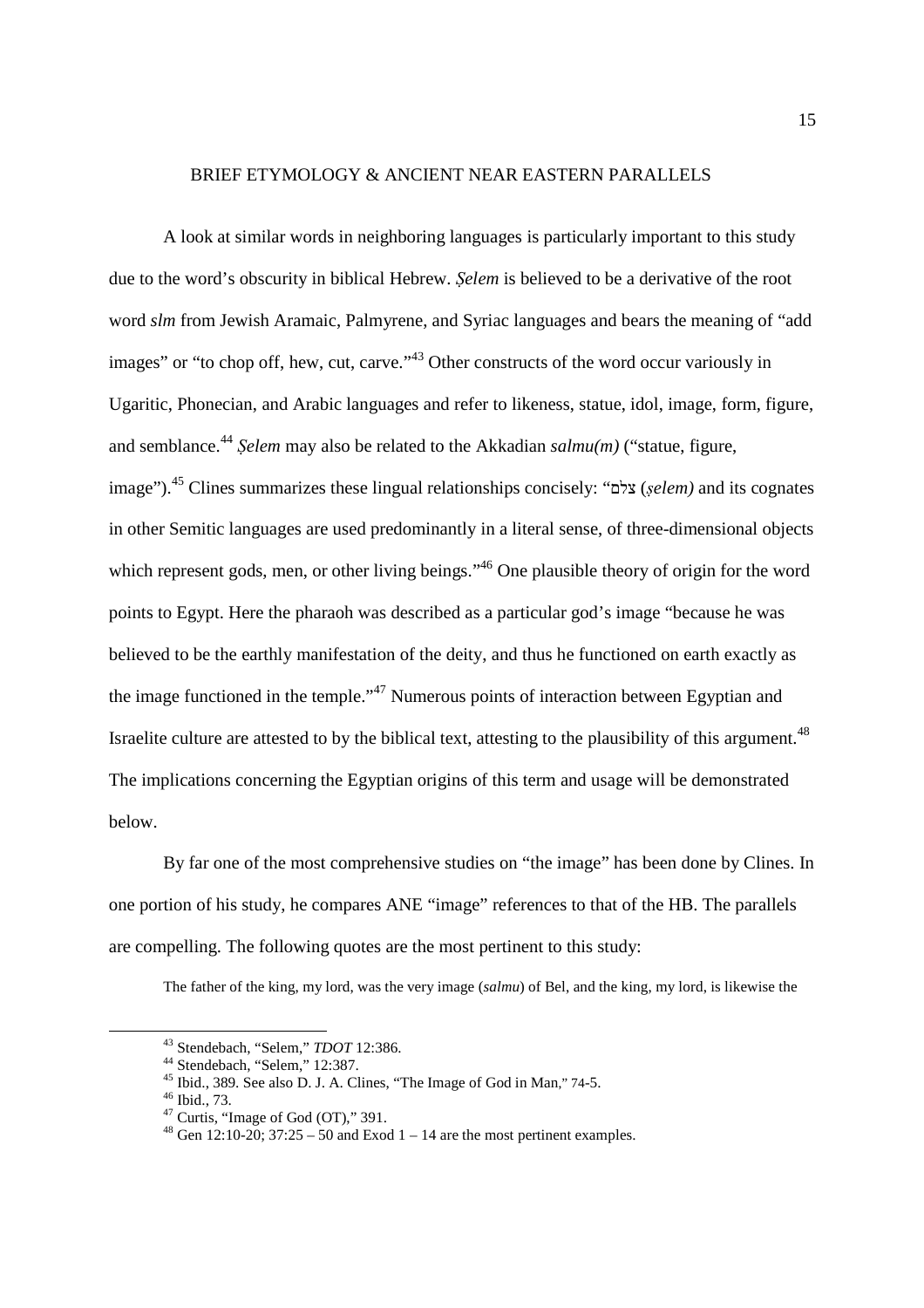very image of Bel.<sup>49</sup>

A (free) man is as the shadow of god, the slave is as the shadow of a (free) man; but the king, he is like unto the (very) image ( $mussulu$ ) of god.<sup>50</sup>

O king, thou art the image of Marduk, when thou art angry, to thy servants!<sup>51</sup>

A prince like Re, the child of Qeb, his heir, the image of Re, whom he created, the avenger (or the representative), for whom he has set himself on earth. $52$ 

You are my beloved son, who came forth from my members, my image, whom I have put on earth. I have given to you to rule the earth in peace. $53$ 

Concerning ANE/Israelite parallels of "the image," Clines concludes: "It is the king who is the image of God, not mankind generally.<sup>54</sup> The image of the god is associated very closely with rulerhood. The king as the image of god is his representative. The king has been created by the god to be his image."<sup>55</sup> The first two quotations above are from the broader Mesopotamian context, but the second two are from Egypt. Again, it seems that the term is best explained in relation to Egypt. It is most plausible that the biblical writer's conception of the terms he employed in the Primeval History are rooted in Israel's neighbor's uses and understanding of the word.

Still, at this point, several questions remain unanswered. Why would the biblical writer make use of a word which hearkens to a cultural/religious taboo? A prohibition against images existed in Israel, although the extent of this prohibition is debatable. This lack of a substantial definition or exhaustive usage in the biblical text itself is a strong indication that the word is a loanword. But from which language does the word derive? Although cognates are found

<sup>&</sup>lt;sup>49</sup> Assyrian king Esarhaddon as addressed by astrologer and official Adad-shum-usur in a letter.

<sup>&</sup>lt;sup>50</sup> Adad-shum-usur to Esarhaddon in a separate letter.

<sup>&</sup>lt;sup>51</sup> An unnamed Assyrian king as addressed by astrologer Asharidu the Greater.

 $52$  This quote is a reference to Amosis I, pharaoh of Egypt. Interestingly, Clines notes that "it is of interest that the pharaoh is several times said to have been begotten or created by the go whose image he is."

Amon-Re (the god) to Amenophis III.

 $54$  One must question how far Clines' statement can be pressed. Although he is convinced that for the most part image is attributed to rulership, the Egyptian "Hymn to Ptah" may demonstrate otherwise: "The *ka*-souls of all the living were created in the image of Ptah. All formed in his heart and by his tongue." See Matthews and Benjamin, *Old Testament Parallels*, 5. For the information surrounding this particular hymn, see p. 3.

 $\overline{5}$  Clines, "The Image of God in Man," 85. Concerning the quotes listed above, see pp. 83-5.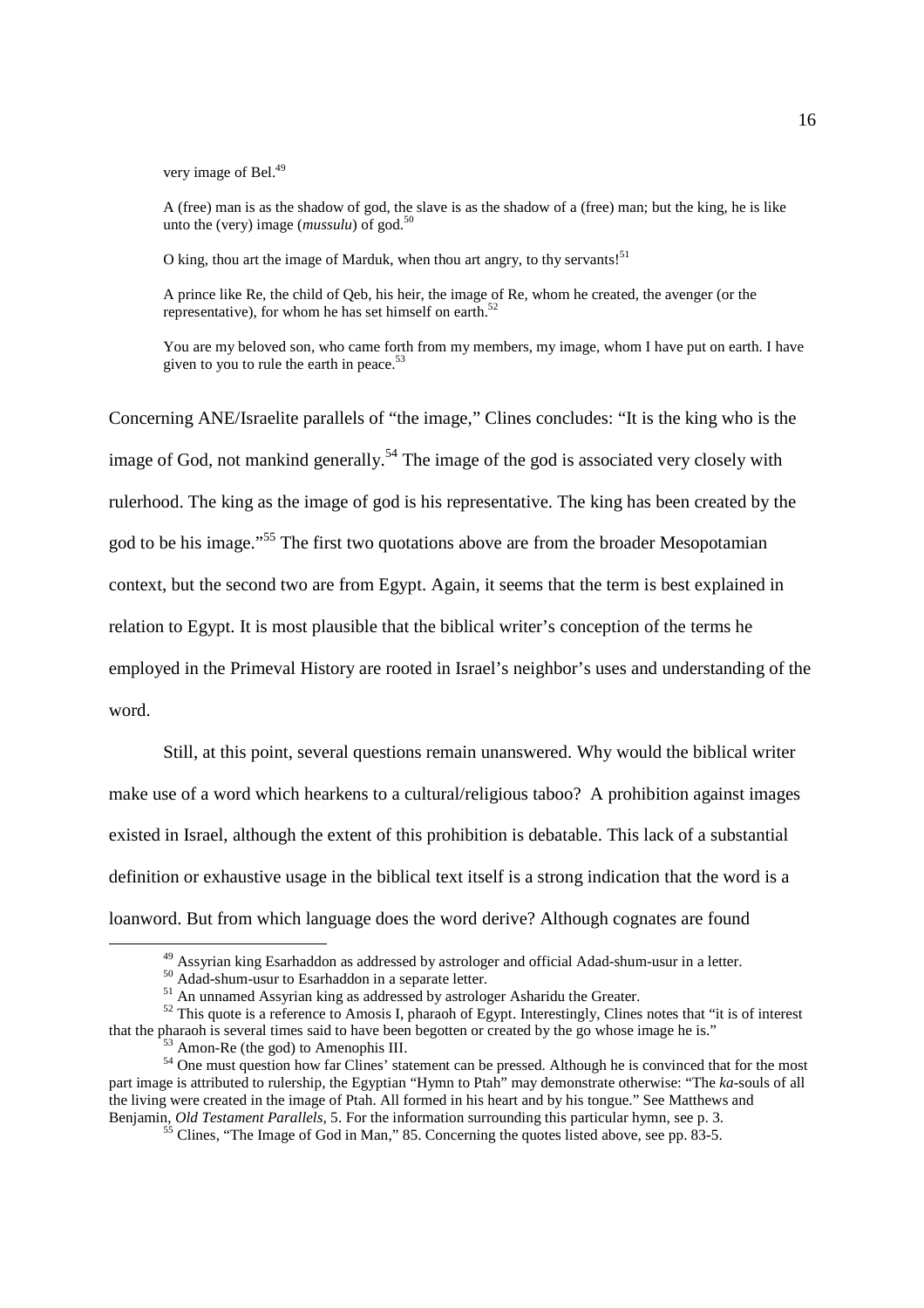throughout the various ANE languages, most of the evidence points to Egypt.

The biblical writer intentionally chose the loanword in order to demonstrate a point: humankind is the image of God on earth. But this is not where the purpose of the writer ends. In labeling *humankind* as God's image, the writer is dramatically parting with ANE conceptions of the word.<sup>56</sup> From the perspective of the Israelite audience, the passage would have been seen as deliberately slandering the Egyptian religious/political elite, in particular the pharaoh. Mere man and woman, in the Genesis passage, are elevated to the position of the god-king. Such an interpretation makes perfect sense in the light of Israel's negative history with Egypt (Exod 1- 15). The argument is strengthened in comparison to passages such as Exod 1:15-22, where the name of Israelite midwives (Shiphrah and Puah) are detailed but the name of the "king of Egypt" is not mentioned. Surely, with the importance of names in Israelite society, this is a huge disservice to the pharaoh. The writer demonstrates that it is not only the royal king figure (in particular Egyptian pharaohs) who is the image of divinity, but all of humankind.<sup>57</sup>

## **CONCLUSIONS**

#### **Summary**

In this paper several arguments have been proposed which hold the potential to adjust the modern exegete's perception of the passages in question:

<sup>&</sup>lt;sup>56</sup> One might point out that God's act of creation resulting in humankind's existence demonstrates God's implied intent to have some sort of communion or interaction with that creation. This concept departs dramatically from ANE perceptions of the divine and the interactions that occur between humankind and the divine.

 $57$  Sarna contends that "The Hebrew version [of the Flood narrative] is an expression of the biblical polemic against paganism" (59). He explains that the narrative is an "anti-creative" act "directly connected with Creation." Further, the Flood account is the antithesis of the Creation account: "It is, in fact, the exact reversal of it. The two halves of the primordial waters of chaos which God separated as a primary stage in the creative process were in danger of reuniting" (55). Sarna, *Understanding Genesis*. As Sarna demonstrates, this portion of the Primeval History (Gen 6-8) is a polemic against polytheism and ANE religious culture. Could it not be the same for Gen 1:26-27? This would mean that the biblical writer drew extensively from ANE culture, but departed dramatically with its forms when it came to issues of theology.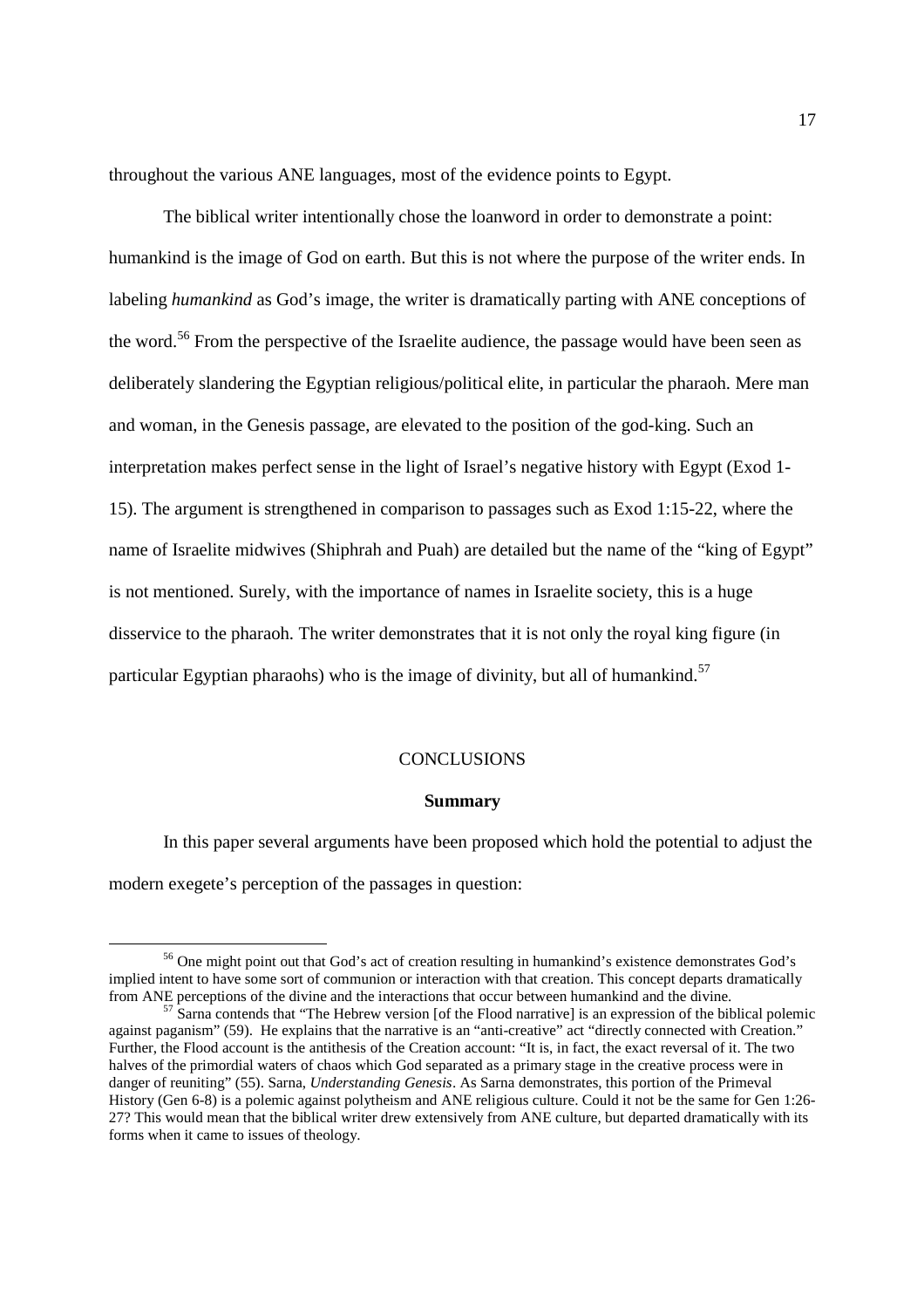- 1. *Ṣelem*, in its limited biblical uses, has multiple meanings: It may refer to representational figures (pagan deities, mankind, or simple objects) or to a more insubstantial part of human life, namely the "dream image."
- 2. *Ṣelem* and *dĕmuth* are synonymous terms and do not refer to two distinct categories of description.
- 3. The first person plural cohortative, although it remains an unsolvable issue, is best described as some sort of duality in the Godhead.
- 4. The use of the phrase "image of God" is unexpected and ironic due to the apparent uneasiness with images/image crafting in Israel.
- 5. The writer employs a *beth* of essence, not a *beth* of the norm, thus the passage should be translated: "And God said, 'Let us make man *as* our image/likeness." Thus, humankind as the *ṣelem* of God is a metaphorical statement. Humankind is God's representative, dignitary, or vicegerent<sup>58</sup> on earth.
- 6. *Ṣelem* is most likely an Egyptian loanword, and as such Gen 1:26-27 becomes an anti-Egyptian narrative,<sup>59</sup> dispelling the common perception of the term's connection to royalty and aligning it with broader humanity, as created by God himself.

## **Theological Implications**

H. H. Rowley argues that the image is represented in humankind by their uniqueness in

creation and that this uniqueness is to be found through the possession of a spirit. $^{60}$  Although the

first part of his argument is sound, the second is not represented by the biblical text. In a similar

way, theological attempts have been made to identify the way(s) humankind represents God as

his image. Over time, two schools of thought evolved, one locating a person's identity in God as

<sup>58</sup> William Dyrness, *Themes in Old Testament Theology* (Downers Grove: InterVarsity Press, 1979), 83.

<sup>&</sup>lt;sup>59</sup> Perhaps more broadly, the passage may be an anti-polytheism narrative, slandering not only the esteemed position of the Egyptian pharaoh but also the Egyptian gods themselves, as some scholars have suggested of the Plague narrative of Exodus. One must realize that by simply stating that "God created man as his image" the biblical writer was reversing the norm of ANE society in which normally it was the human who crafted an image of a deity (for this insight I am indebted to Professor James Moyer).

Concerning authorship, the passage as written from such a perspective could apply both to Moses himself *or* the P Source. One might make the case that this interpretation supports Mosaic authorship more than it does for the Priestly Writer because of Moses' history and experience relating directly to Egypt and the pharaoh. Moses, as the son of Pharaoh's daughter, and "budding official in Pharaoh's court" (Waltke, *Genesis*, 23) would have had strong anti-Egyptian sentiments once he left the royal court in Egypt and became the leader of the oppressed Hebrew slaves. This however, is speculation. Other than biblical citations and rabbinical tradition, there is no extra-biblical evidence to support this theory.

<sup>60</sup> H. H. Rowley, *The Unity of the Bible*, 75.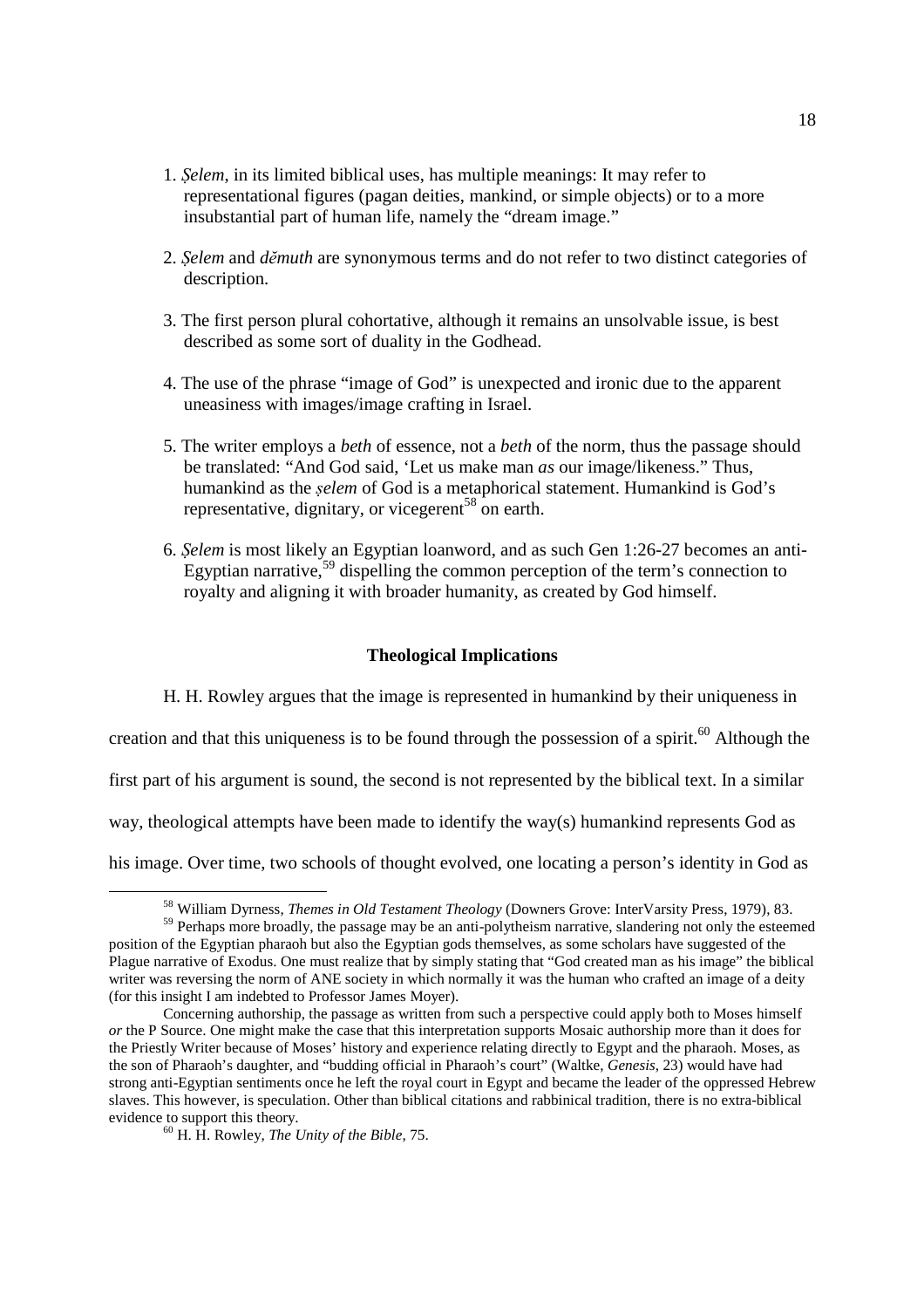physical likeness, and the other (more common) perception is that of a spiritual or non-material likeness.<sup>61</sup> The image may represent man's intelligence, rationality, and ability to think and reason. It may simply represent his ability to stand on two feet in contrast to the animals.

Arguably, however, the holistic conception of life, being, and existence in Israel $^{62}$ demonstrates the futility of exalting one single aspect of man's being over the others. To borrow a phrase from Walther Eichrodt, "Man does not *have* a body and a soul, he *is* both of them at once."<sup>63</sup> By recognizing the holistic nature of Hebrew epistemology along with the six points listed above, one must question whether theological deliberations of this type are asking too much of the text.

Undoubtedly, man's similarity with God as bound in the *ṣelem* must have to do with his uniqueness and superiority in creation, but to identify a single aspect as the *ṣelem* is to do an injustice to the text and the biblical writer who penned the text. Eichrodt may be correct, however, in uniting identity with function: from Gen 1:27-31 we see that *as* God's image, man and woman are sexual beings,  $64$  capable of reproduction (vv. 27, 28), stewards of plant life (vv. 29, 30), and masters of the animals (vv. 28, 30).<sup>65</sup> By looking at parallel passages, we also realize that humankind as God's image is bound by certain moral stipulations regarding the sanctity of life (Gen 9:6). In the end, the strongest theological point to be made is that of dominion, on

<u>.</u>

<sup>&</sup>lt;sup>61</sup> Clines, "The Image of God in Man," 56-7.

<sup>62</sup> Hoekema, quoting Herman Bavink, elaborates the point: "Man does not simply *bear* or *have* the image of God; he *is* the image of God….From the doctrine that man has been created in the image of God flows the clear implication that that image extends to man in his entirety. Nothing in man is excluded from the image of God. All creatures reveal traces of God, but only man is the image of God. And he is that image totally, in soul and body, in all faculties and powers, in all conditions and relationships. Man is the image of God because and insofar as he is true man, and he is man, true and real man, because and insofar as he is the image of God." Hoekema, *Created in God's Image*, 65.

<sup>63</sup> Walther Eichrodt, *Theology of the Old Testament* (Vol. 2; Philadelphia: Westminster Press, 1967), 124.

<sup>&</sup>lt;sup>64</sup> The way Eichrodt addresses the controversial subject of gender and authority in this passage is notable. He writes that "the verse does away with any justification for holding the female half of the race in contempt as inferior, or in some way closer to the animals. The relationship between man and woman is placed on the same basis as that between Man and God; their encounter as personal beings leads to a living for each other in responsible cooperation which draws its strength from their common encounter with God." Eichrodt, *Theology*, 2:127.

<sup>65</sup> Ibid., 127-30. See also Nahum M. Sarna, *Understanding Genesis*, 15-16.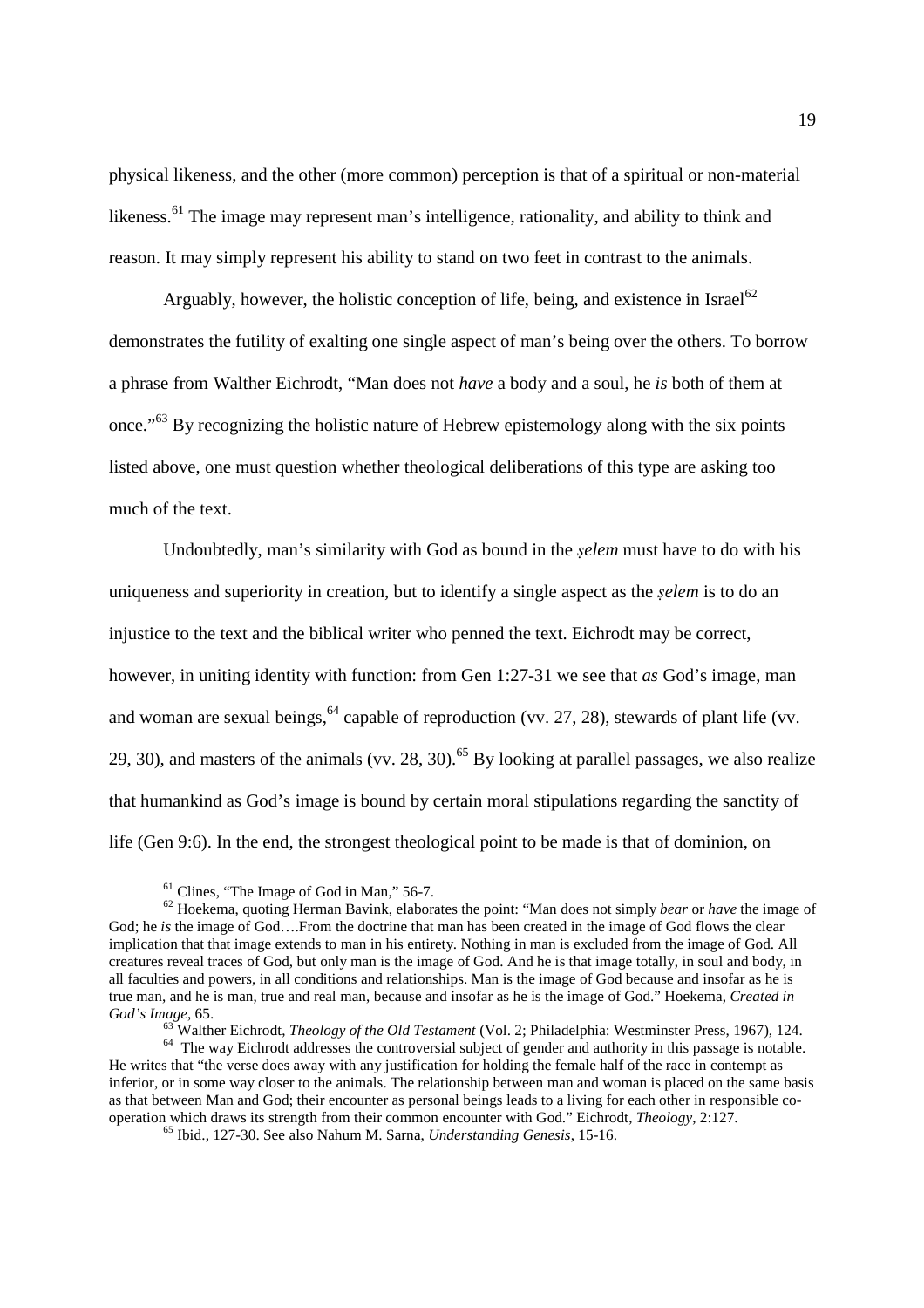behalf of both God himself (by placing his image/stele into creation), and humankind (as God's image, over lesser forms of created life). As Dyrness observes, the underlying theological issue at hand is the authority and sovereignty of God: "Human dominion thus reflects God's own lordship over creation."<sup>66</sup> Humankind's identity as that image is of secondary importance to a passage which was primarily intended to demonstrate the authority and sovereignty of God over the chaos and darkness.<sup>67</sup> I question whether pressing the metaphor too much further is anything more than speculation. Perhaps such deliberation is best left to the theologians.

<sup>66</sup> Dyrness, *Themes in Old Testament Theology*, 83.

 $67$  Westermann writes that "we cannot attempt to discover what in man is like God's image. Actually, the primary concern of the statement is not about man, but about the creative act of God." Westermann, *The Genesis Accounts of Creation*, 21.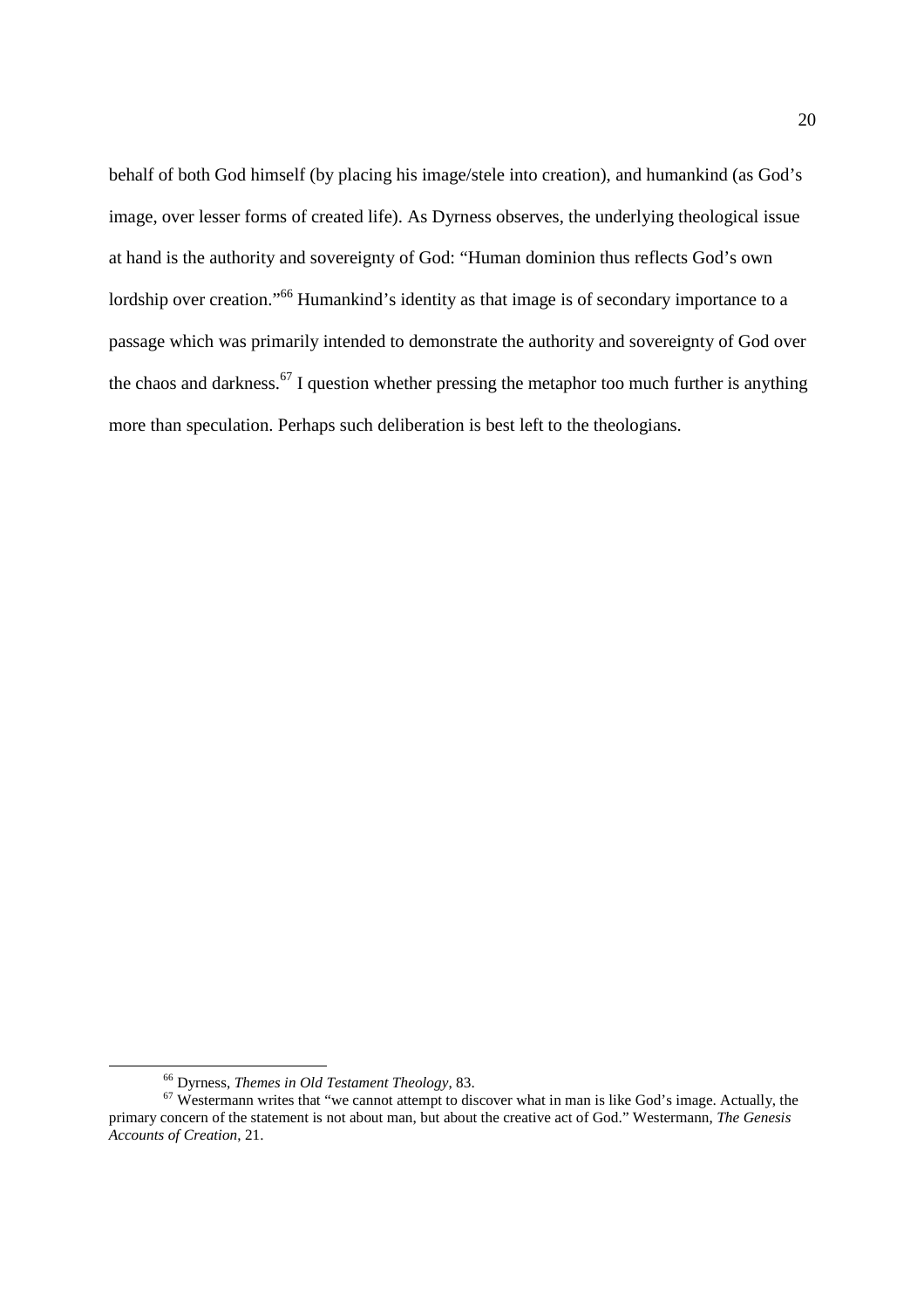#### BIBLIOGRAPHY

- Clines, D. J. A. "The Image of God in Man." *Tyndale Bulletin* 19 (1968): 53-103.
- Curtis, Edward M. "Image of God (OT)." Pages 389-91 in vol. 3 of *The Anchor Bible Dictionary*. Edited by David Noel Freedman. 6 vols. New York: Doubleday, 1992.
- Dyrness, William. *Themes in Old Testament Theology*. Downers Grove: InterVarsity Press, 1979.
- Eichrodt, Walther. *Theology of the Old Testament.* Volume 2. Philadelphia: Westminster Press, 1967.
- Hartley, John E. *Genesis*. New International Biblical Commentary. Peabody, Mass.: Hendrickson Publishers, 2000.
- Hoekema, Anthony A. *Created in God's Image*. Grand Rapids: William B. Eerdmans Publishing Company, 1986.
- Kidner, Derek. *Genesis: An Introduction and Commentary*. Tyndale Old Testament Commentaries. Downer's Grove: Inter-Varsity Press, 1967.
- Matthews, Victor Harold and Don C. Benjamin. *Old Testament Parallels: Laws and Stories from the Ancient Near East*. Third Edition. Harold, NY: Paulist Press, 2007.
- O'Day, G. R. "Intertextuality." Pages 155-57 in *Methods of Biblical Interpretation*. Edited by John H. Hayes. Nashville: Abingdon Press, 2004.
- Rowley, H. H. *The Unity of the Bible*. Cleveland: The World Publishing Company, 1955.
- Sarna, Nahum M. *Understanding Genesis: The Heritage of Biblical Israel*. New York: Schocken Books, 1966.
- Schniedewind, William M. *How the Bible Became a Book: The Textualization of Ancient Israel*. New York: Cambridge University Press, 2004.
- Skinner, John. *A Critical and Exegetical Commentary on Genesis*. The International Critical Commentary. New York: Charles Scribner's Sons, 1910.
- Soulen, Richard N. and R. Kendall Soulen. *Handbook of Biblical Criticism*. Louisville: Westminster John Knox Press, 2001.
- Stendebach, "Ṣelem." Pages 386-96 in vol. 12 of *The Theological Dictionary of the Old Testament*. Edited by G. Hohannes Botterweck, Helmer Ringgren, and Heinz-Josef Fabry. 15 vols. Grand Rapids: William B. Eerdmans Publishing Company, 1977.